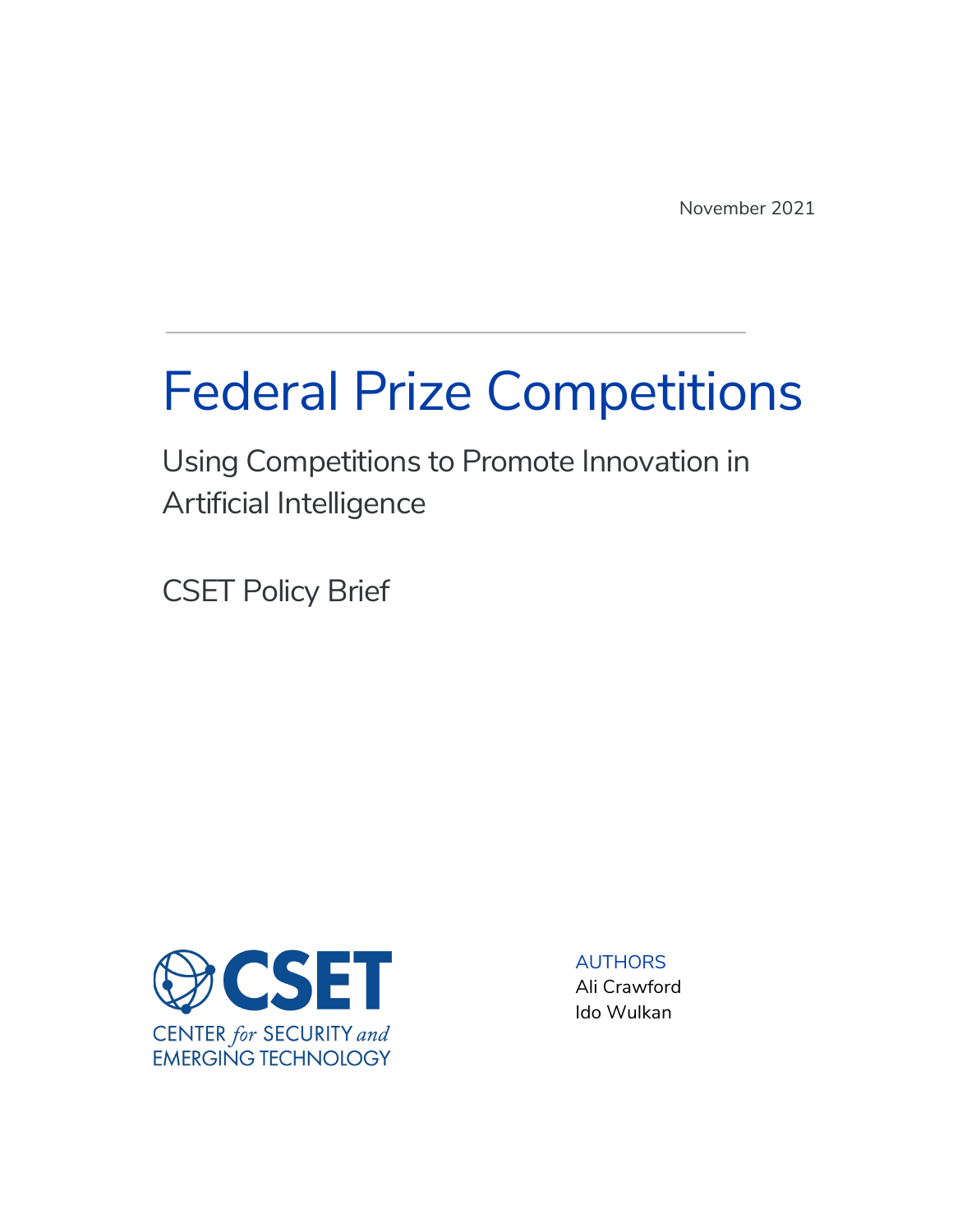#### Executive Summary

From the marketplace to the sports arena, humans thrive on competition where they are often rewarded for their creativity and excellence. In the narrower field of technology innovation, competitions can advance the state of the art and reward breakthroughs in areas that have confounded researchers or slowed progress. Government, too, can play a role. It can provide powerful incentives for the private sector by organizing competitions that spur technological progress. If organized correctly, competitions can foster collaboration and innovation around unique national security challenges.

But choosing how to organize and host competitions involves far more than just offering monetary incentives. Competition organizers should consider the problem or issue that any given competition centers around, its reward system, and the number of participants or teams. They should also consider the best way to share the competition results, and the frequency of competitions. Over the last decade progress in artificial intelligence has occurred rapidly. AI-powered systems have already demonstrated great potential for solving some of the most difficult scientific challenges of the day. These include areas such as determining protein structure, helping drivers operate vehicles safely in urban environments, and identifying diseases. Given its transformational potential, governments should incentivize the development of AI applications for national security. U.S. federal agencies have begun to use competitions to do just this, but their use remains limited.

This policy brief examines 814 competitions conducted from 2010 to 2020 across the U.S. federal government as found in the Challenge.gov archive. $1$  During this time period, the total prize purse reached roughly \$243 million. In comparison, total federal research and development (R&D) outlays for the period were over \$1.3 trillion.<sup>2</sup> While the prize purse does not represent all of the expenses involved in facilitating a competition—such as associated personnel costs or assembling the necessary infrastructure—the total costs still represent only a small fraction of yearly federal outlays and remain an underutilized tool to promote innovation. A review of federal competitions suggests that there are three factors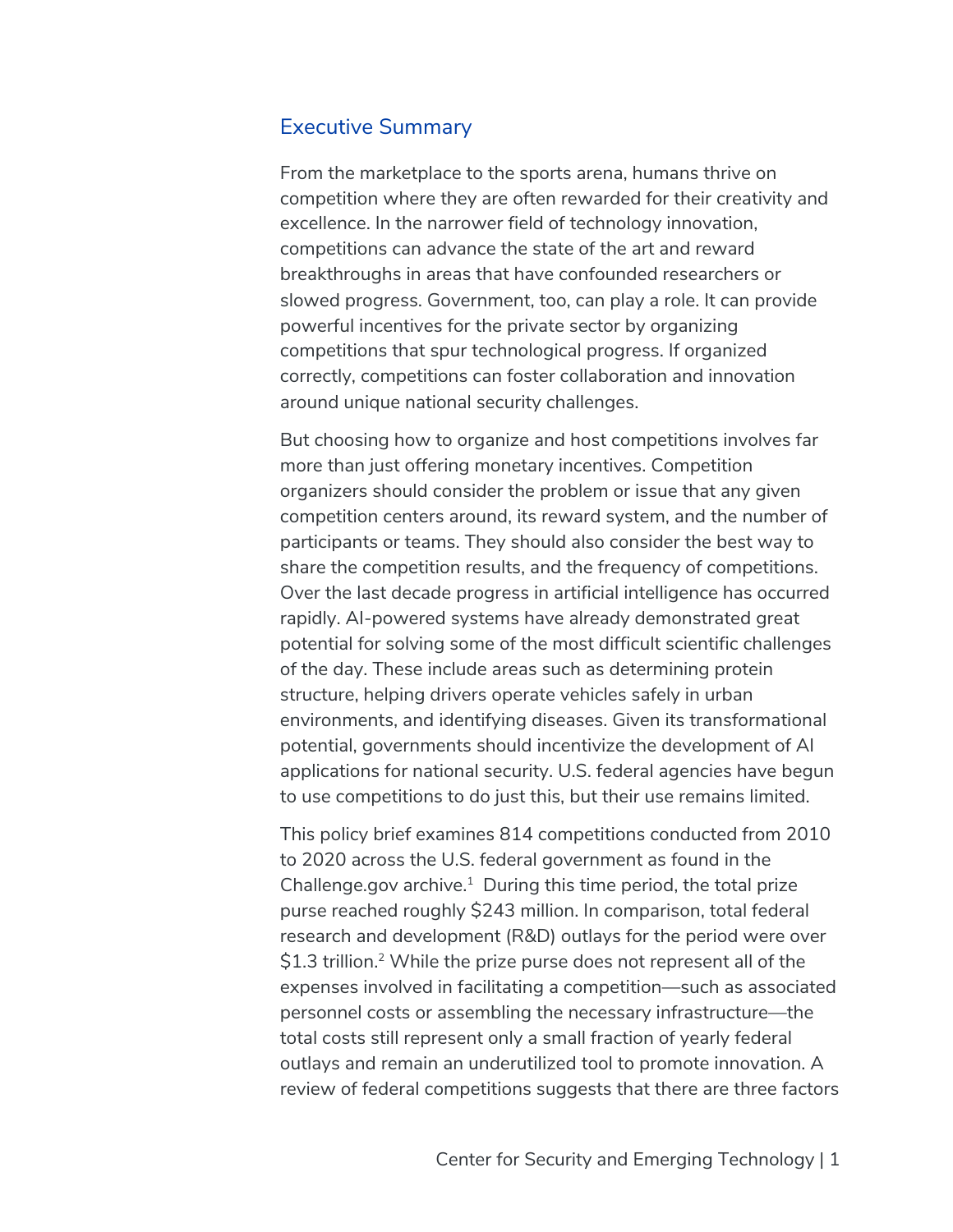that contribute to the potential for a greater chance of satisfying organizer goals or useful implementation of a successfullydesigned product.

These factors both increase the incentives for participants and increase the likelihood that promising entries are operationalized within the federal sector. First, prizes should reflect the time, effort, and resources involved for participants. Though larger prizes are more likely to attract high quality participants, it is not entirely necessary. Second, organizers should design competitions to ensure promising entries have a path towards rapid procurement or scaling versus the traditional acquisition and procurement process.3 Finally, competitions can benefit from access to or the creation of professional networks among participants, which ultimately can improve public-private partnerships.

While the private sector also uses competitions and benchmarks to incentivize progress in AI, they have not addressed the full range of national security requirements. The federal government should consider additional competitions centered on the challenges of AI safety and security, AI trust and explainability, and AI applications for cybersecurity. Private sector work is occurring in each of these fields and can provide examples for how agencies may structure their own challenges. However, federal competitions have the potential to uplift the research and focus on the specific national security aspects of each of these topics.<sup>4</sup> With that, this brief makes three findings on the use of federal competitions to promote innovation in artificial intelligence:

• **Agencies have yet to fully leverage AI competitions for national security requirements:** Agencies could increase their use of prize competitions without significantly impacting their R&D budgets. Competitions have unique benefits that are less easily replicated through traditional R&D processes.<sup>5</sup> Disregarding additional expenditures, the sponsoring agency or department typically pays only for success, shifts risk of failure to participants, and is therefore able to establish ambitious goals. This form of open innovation attracts a broader range of participants by lessening bureaucratic impediments to working with the government. There are challenges happening within the private sector that the federal government could emulate.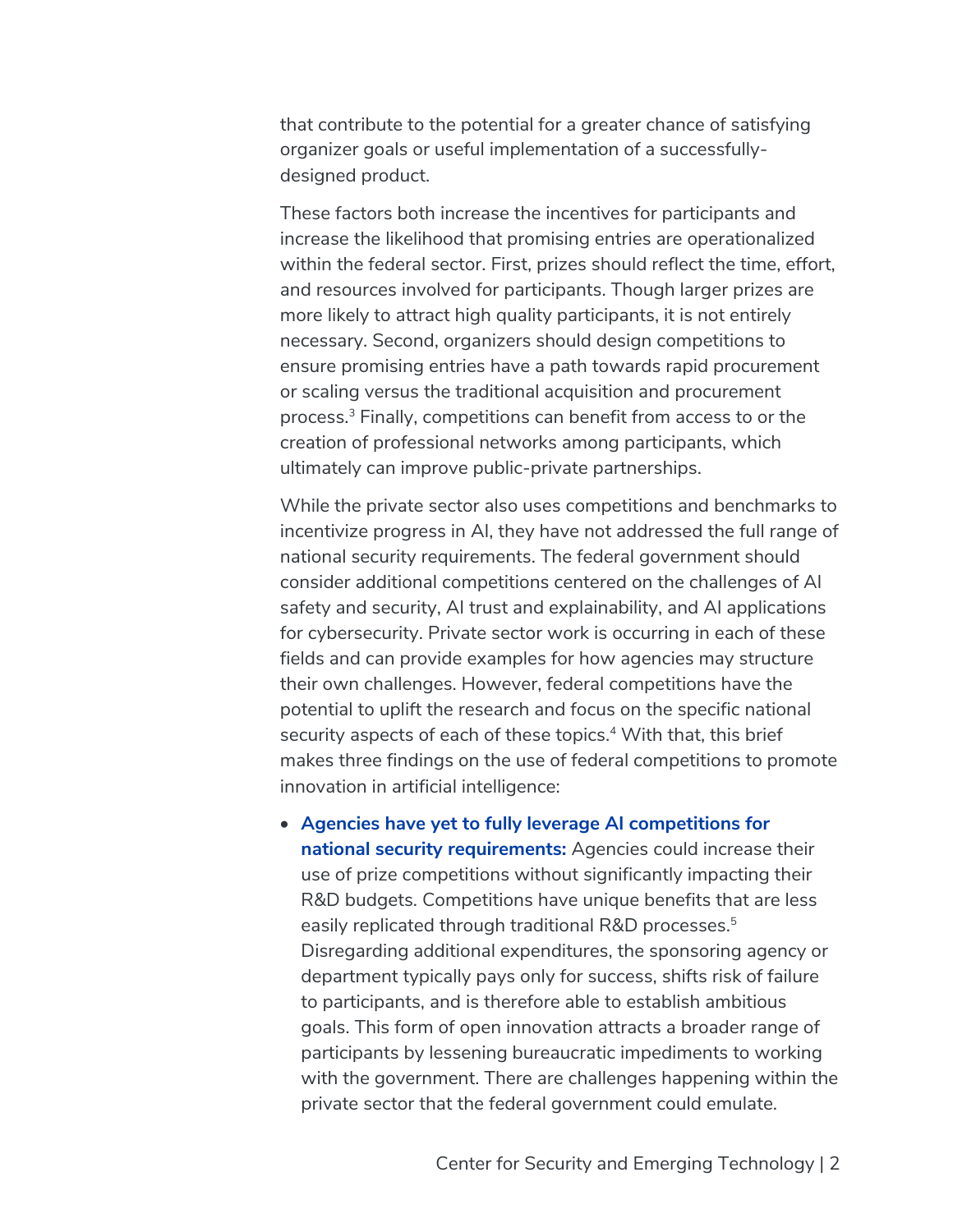# ● **Competitions provide a means to test operational effectiveness prior to potential prototyping, scaling, or**

**procurement:** Running a competition prior to procurement allows the sponsoring agency to gain insight into the available tools and technologies and to test their operational performance by welcoming a diverse range of participants with various technological approaches. Because competitions transfer most of the risk of failure to participants, the agency could pursue more ambitious mission-oriented goals without risking great financial loss. A competition could also serve as an alternative means of acquisition which can speed the process for the government and allow opportunities for more private sector entities to participate.

- **The National AI R&D Strategic Plan and other federal strategies6 provide a roadmap for the topics of future competitions:** Competitions can drive AI innovation for the government if they are designed around federal innovation strategies and priorities. Key topics include:
	- Safety, security, and trust in AI/machine learning (ML) enabled systems: With increased emphasis on accelerating the adoption and integration of AI technologies into federal infrastructure and operations, the need for understanding AI-enabled system decision-making, trusting those decisions, and guaranteeing its continued performance is a critical area of strategic R&D focus.<sup>7</sup>
	- Deepening public-private partnerships: Deepening and strengthening public-private partnerships in AI R&D remains a key priority for most federal agencies and departments, because much of the talent, expertise, and current breakthroughs in ML are occurring in the private sector and academia. Competitions are an additional avenue for collaboration, partnership, and cooperation with these critical sectors. Furthermore, sponsors of federal competitions would benefit from working directly with technology incubators within their departments like the U.S. Department of Defense's Defense Innovation Unit or the U.S. Department of Health and Human Services' IDEA Lab to streamline the procurement of potential solutions.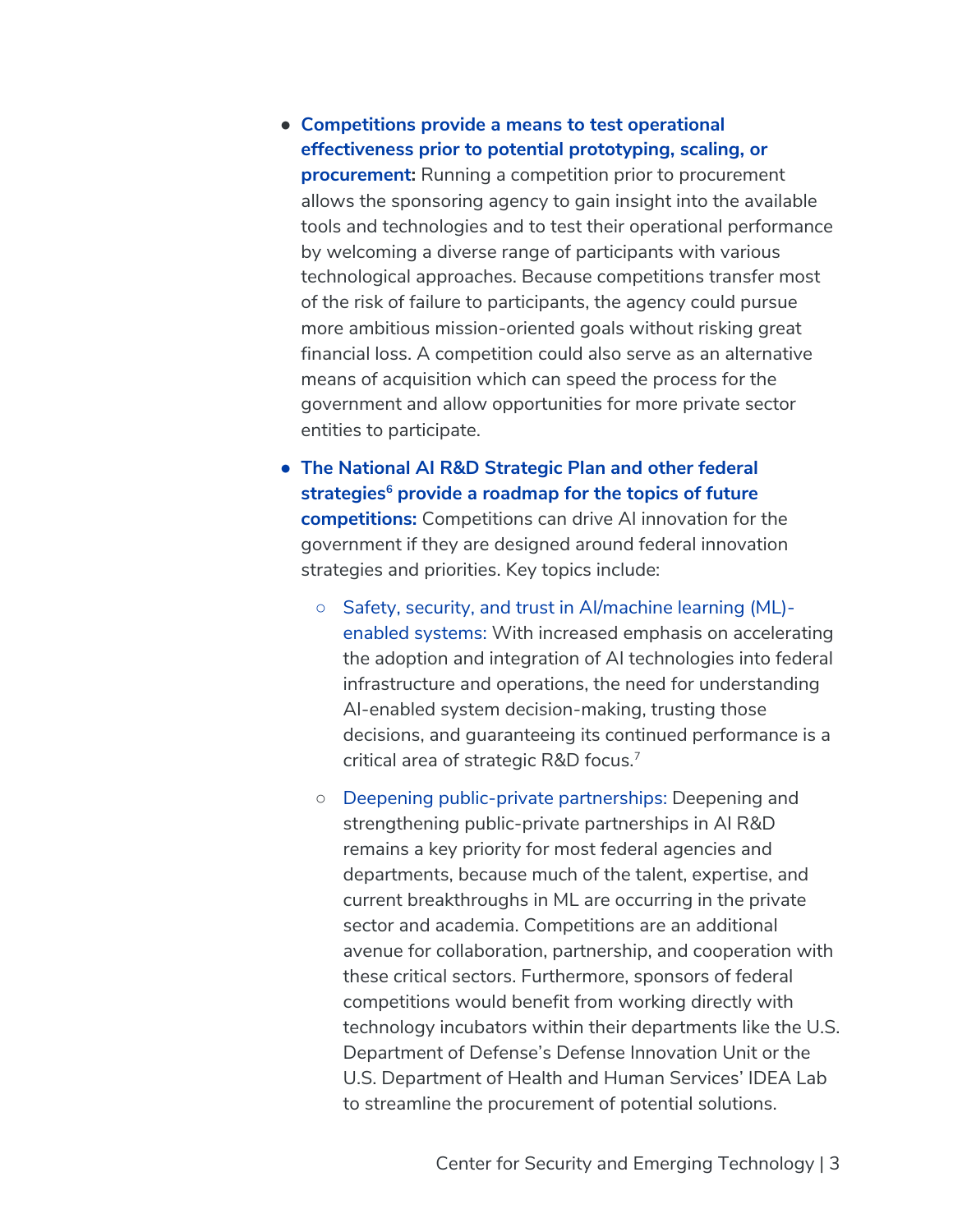# **Table of Contents**

| Using Competitions to Further National Artificial |  |
|---------------------------------------------------|--|
|                                                   |  |
|                                                   |  |
|                                                   |  |
|                                                   |  |
|                                                   |  |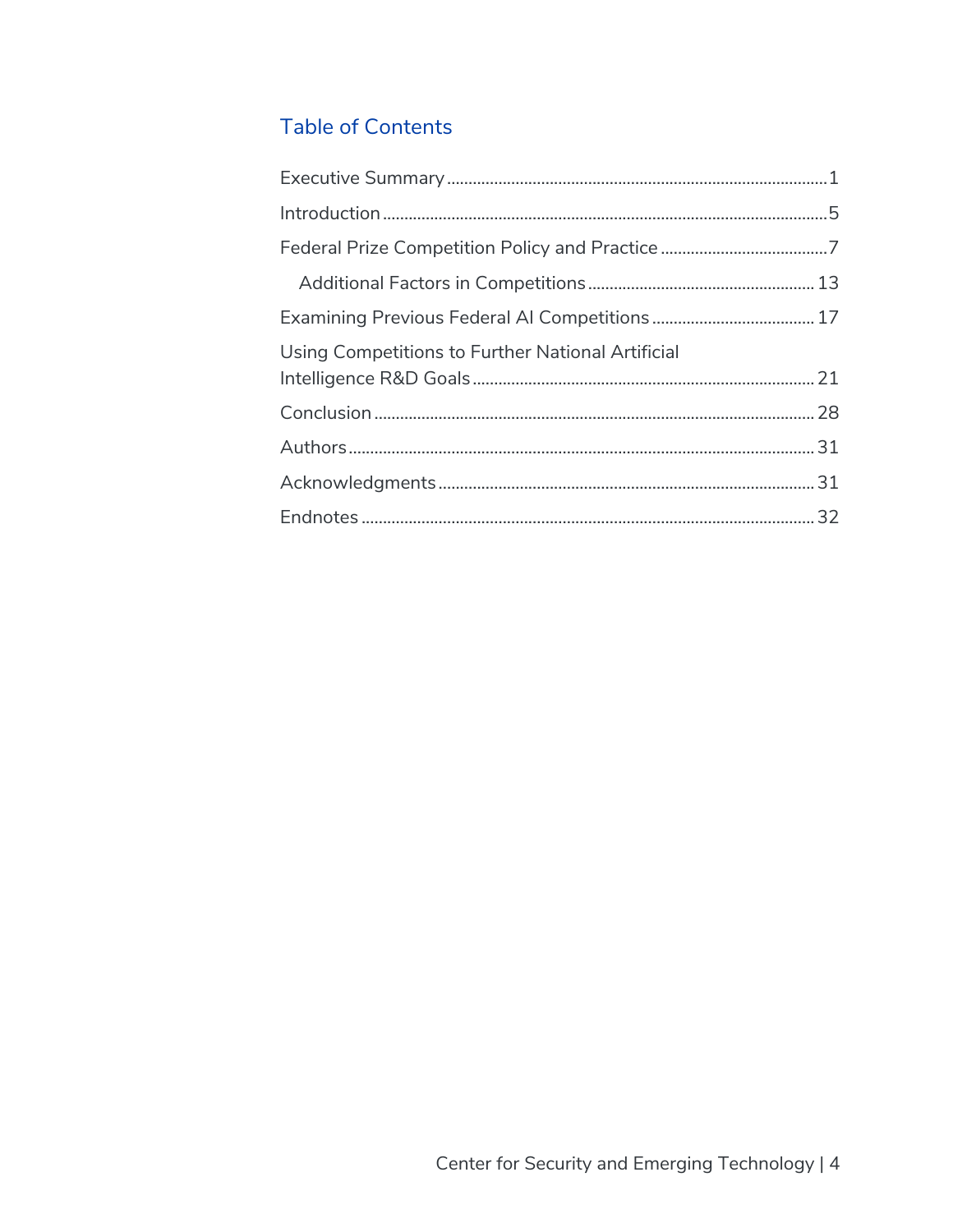#### **Introduction**

In August 2016, seven computer towers stood quietly humming on stage at the Paris Hotel in Las Vegas. Underneath the stage, 300 kilowatts of electrical power and 180 tons of cold water powered the machines and kept them from overheating. Each of the towers represented one of seven teams competing for a \$2 million prize. Despite the hushed buzz of excitement emanating from the audience, the teams could do nothing but watch as the computers competed. This was the Cyber Grand Challenge, the world's first machine-only cyber defense competition, organized by the Defense Advanced Research Projects Agency to advance the field of automated cybersecurity and vulnerability discovery.

The challenge spanned several years. From the first call for applications in 2013, DARPA received over one hundred applications. Three qualifying events narrowed them down to seven teams,<sup>8</sup> with each receiving \$750,000 to build a capability to automatically discover vulnerabilities and defend a simulated network. Each team designed their entry, termed a Cyber Reasoning System, to be a fully autonomous computer system that defended a set of software services and demonstrated the autonomous application of firewall rules, vulnerability detection, and patching.<sup>9</sup> Essentially, the CRS attempted to emulate many human cyber defense skills and apply them at machine speed against other machines. On the day of the competition, the participants watched as their programs played a virtual version of a capture-the-flag competition in a digital area that DARPA had riddled with software bugs.

This competition was notable for its complexity and cost. For this grand challenge, DARPA built a custom air-gapped network not accessible to the internet and an associated operating system.<sup>10</sup> Built into this custom network were numerous vulnerabilities. Gameplay consisted of each team's CRS discovering vulnerabilities, creating patches, and submitting the patches to DARPA referees. The referees performed tests to check the patches and exploits for functionality and produced scores for each team based on proof of vulnerability demonstration, system security, and system availability. An important objective for the competition's organizers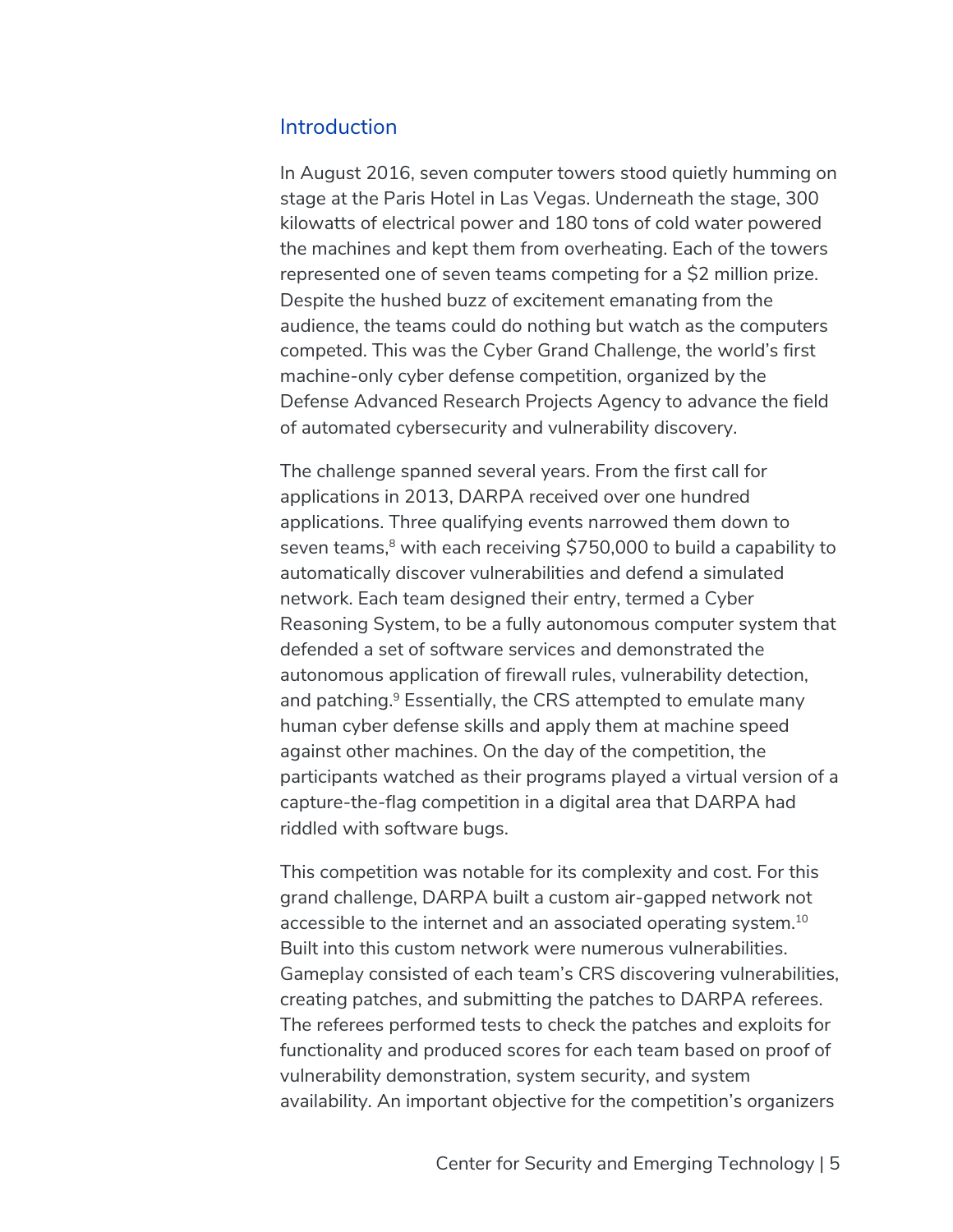was the ability of the CRS to ensure the continuous operation of services, and they penalized any deployed firewall rules or patches that disrupted service availability. $11$  After nearly twelve hours of play, a machine called "Mayhem," building on years of earlier research, was declared the winner. After the competition, the U.S. Department of Defense's technology accelerator organization, the Defense Innovation Unit (DIU), awarded the team an \$8 million contract to take Mayhem to production, and in 2020, the DOD awarded a \$45 million contract to deploy Mayhem across multiple DOD networks.<sup>12</sup>

The Cyber Grand Challenge demonstrates some of the promises and the challenges of federal prize competitions. The competition exceeded the organizer's expectations as teams demonstrated the ability to discover and patch vulnerabilities quickly and effectively within the constraints of the gameplay architecture. <sup>13</sup> In addition, the winning system was valuable enough to warrant acquisition into DOD network architecture. Competitions like the Cyber Grand Challenge can catalyze research and prototype development. However, they can be expensive, with no guaranteed return on investment. Between the qualification rounds and the grand prize awards, DARPA spent about \$9 million on prize money alone. This figure does not include the cost of the venue, or the computing infrastructure required for both participants and gameplay. However, these are also modest in comparison to the contracts awarded to Mayhem following the competition.

This report begins by reviewing the history of federal prize competitions and the purposes they serve in the larger innovation ecosystem. We explore more recent federal competitions by examining data in the General Services Administration's (GSA) Challenge.gov archives to identify factors in successful competitions and applicable lessons learned. We conclude by exploring how federal departments and agencies could expand their use before offering conclusions and findings.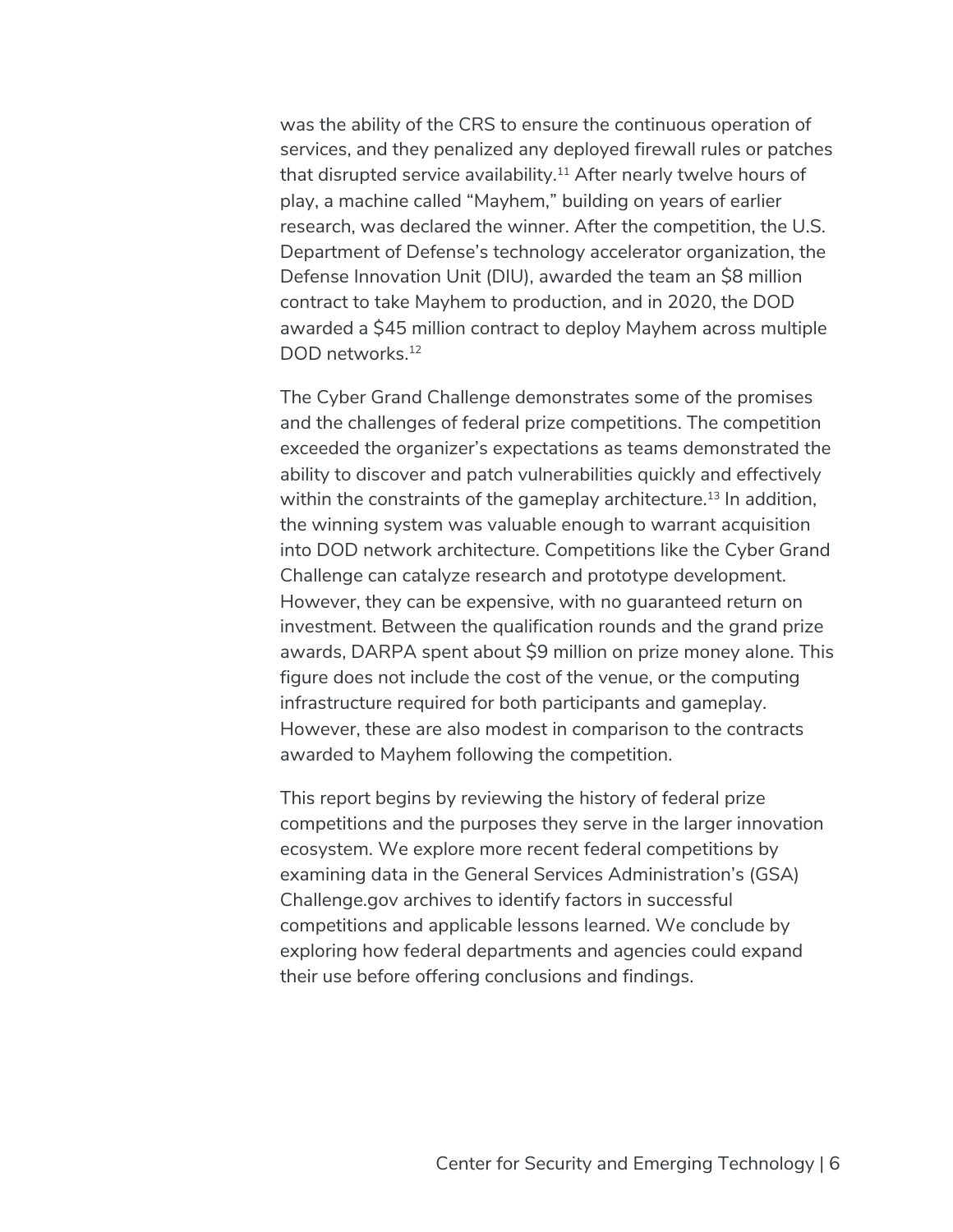## Federal Prize Competition Policy and Practice

In the drive to sustain U.S. technological leadership following World War II, the federal, private, and academic sectors collaborated to deliver incredible innovations such as the semiconductor, the early internet, and global positioning satellites. Many of these innovations were supported by generous government funding and this system of innovation thrived under the leadership of the federal government for many years. Commercialization and globalization fueled private sector growth over time, and beginning in the 1980s, the private sector emerged as the dominant force in the U.S. innovation ecosystem.

Presently the private sector funds and conducts 70 percent of U.S. research and development. <sup>14</sup> While the federal government is the second-largest funder of total U.S. R&D, it is the largest funder of academic and basic research.<sup>15</sup> Historically, geostrategic competition drove significant federal government investment in R&D. It used the funding to spur innovation in areas of critical importance, but in more recent years the private sector has been the primary source of innovative technologies. While the government often benefits from these advances, the private sector is unlikely to meet unique government requirements without greater incentives.16 In these cases, federal investment in the form of targeted R&D may be necessary, one form of which is federal prize competitions.

These competitions are contests sponsored by one or more government agencies, sometimes in partnership with private companies, in which the government uses monetary or nonmonetary incentives to advance knowledge within a particular field or to solicit tools and solutions for specific problems.<sup>17</sup> Sometimes, a competition will serve both purposes. Competitions provide a range of unique benefits that differ from other R&D and acquisition efforts. Hosting a competition allows a diverse group of participants to submit ideas with fewer bureaucratic impediments to participation. The sponsor also shifts some of the risk of failure to the participants.<sup>18</sup> While this might dissuade some potential participants, it generally benefits both the sponsor and the competitors. The sponsoring department can pursue more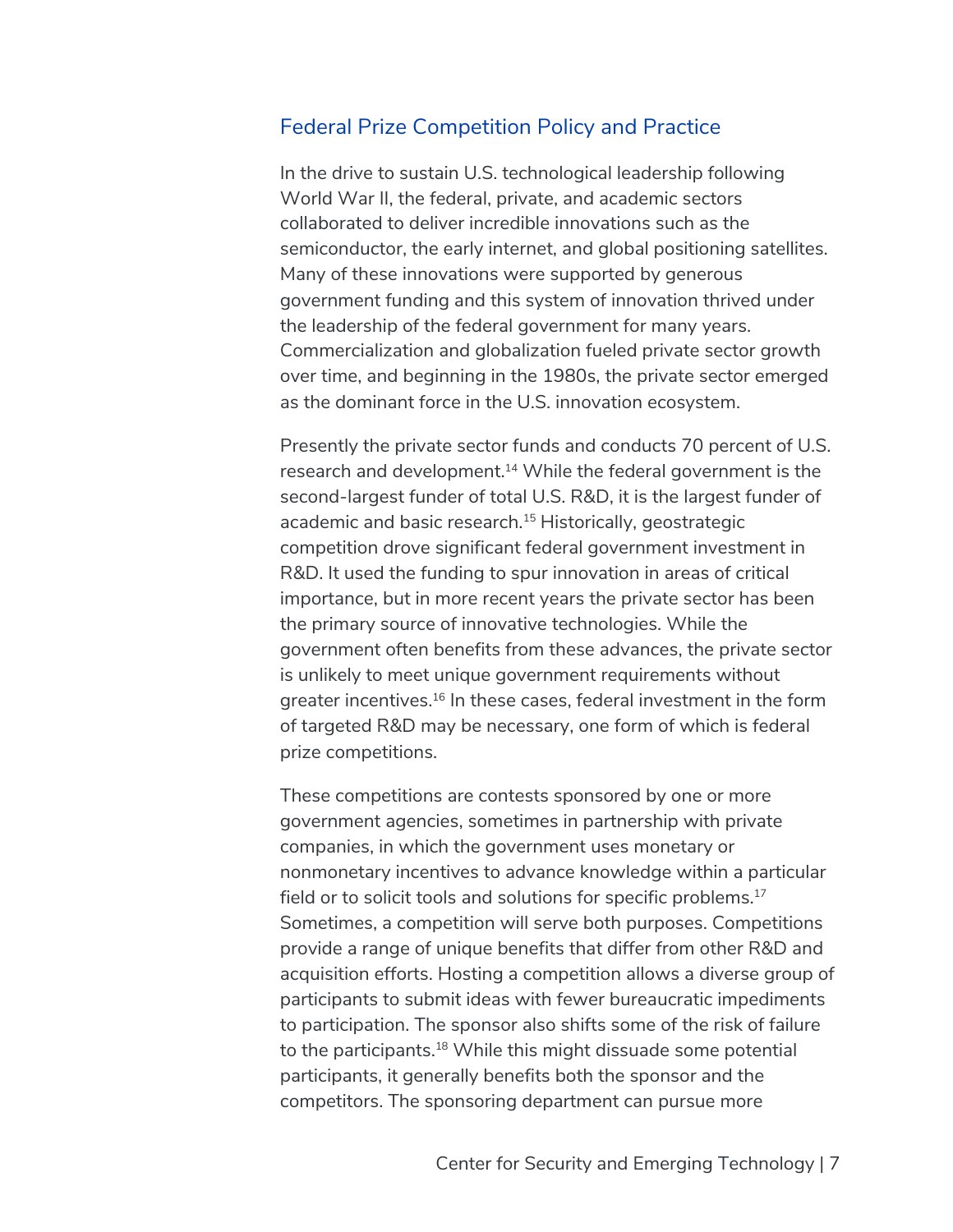ambitious goals without significant upfront costs. Likewise, participants benefit from incentives such as prize purses, exposure, access to professional networks, and commercialization opportunities.

However, competitions are not a replacement for long-term and sustained investment in basic R&D or other policy tools.<sup>19</sup> Instead, they are meant to augment them. Ideally, competitions will lead to breakthrough innovations, but progress can still occur even when competitions are unsuccessful. For example, the competition may identify weaknesses or areas in which additional R&D is required. This suggests that competitions are best suited for the applied R&D of experimental, exploratory, or early-stage technologies allowing competition organizers to measure the operational effectiveness of entries prior to scaling, integration, or deployment.

The use of competitions received a boost in 2010 with the America COMPETES Reauthorization Act, <sup>20</sup> which extended broad authorities to all federal agencies and departments to conduct competitions to further agency missions or to pursue fields of interest for which the private sector lacked incentive. Shortly after this, the GSA created the Challenge platform to host information for federal prize challenges, agency tool kits, case studies, and both past and present federal competitions.<sup>21</sup> To assess the use of competitions, we examined a dataset of archived competitions on the Challenge.gov platform. While the Challenge archive is a comprehensive and useful resource, it is not complete. There are known instances of federal competitions that agencies did not add onto the platform and may be found or hosted elsewhere. Also, the archive does not maintain information for competitions held prior to 2010. Therefore, the Challenge archive data is intended to act as a sample of the federal prize competition ecosystem.

We identified 814 federal competitions between 2010 and 2020, with total prize money offered totaling roughly \$243 million. It is important to note that total prize money awarded does not reflect associated costs with facilitating a competition. However, even taking these additional costs into account, the prize money awarded is small (.02 percent) compared to total federal R&D outlays, which was nearly \$1.3 trillion over the same period.<sup>22</sup> Of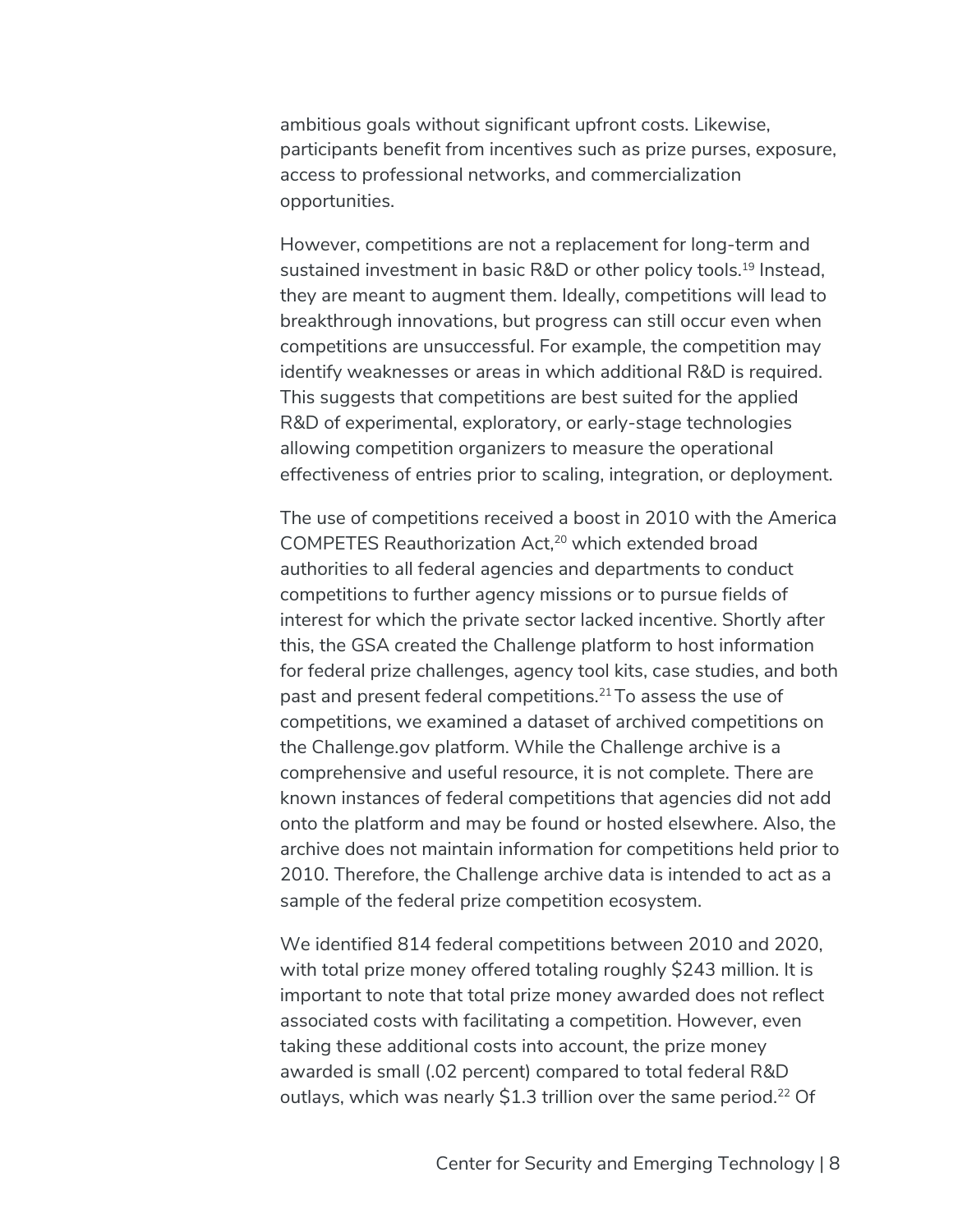the 814 competitions, 71 specifically had an AI focus, purpose, or goal with total prizes of \$21 million. The DOD, NASA, and DHHS conducted the most competitions. For AI competitions, the DOD, the Intelligence Advanced Research Projects Agency, and NASA conducted the most. The National Artificial Intelligence Initiative Office has also started tracking AI-specific competitions, suggesting interest in the continued analysis of the outcomes of federal AI competitions.23

As shown in Table 1, "Software and Applications" is the most commonly reported challenge goal type followed by "Ideas" for both federal competitions in general and AI competitions specifically. Though some competitions may list more than one goal type, the data shows that agencies are seeking tangible solutions to practical problems as well as novel ways to make use of federal datasets.

| <b>Type</b>         | <b>Description</b>          | <b>Number of</b><br><b>Competitions</b><br>with this Goal | <b>Number of Al</b><br><b>Competitions</b><br>with this Goal |
|---------------------|-----------------------------|-----------------------------------------------------------|--------------------------------------------------------------|
| Software and        | Creating a software         |                                                           |                                                              |
| <b>Applications</b> | application to solve an     |                                                           |                                                              |
|                     | existing problem or to      | 235                                                       | 33                                                           |
|                     | draw attention to potential |                                                           |                                                              |
|                     | uses of available datasets  |                                                           |                                                              |
| <b>Ideas</b>        | Seeking new ways of         |                                                           |                                                              |
|                     | understanding and framing   |                                                           |                                                              |
|                     | problems, new processes     | 202                                                       | 11                                                           |
|                     | to solve existing problems, |                                                           |                                                              |
|                     | and innovating              |                                                           |                                                              |
|                     | implementations as          |                                                           |                                                              |
|                     | solutions                   |                                                           |                                                              |
| Creative, Design,   | Capturing and               |                                                           |                                                              |
| and Multimedia      | communicating a concept     | 182                                                       | 1                                                            |
|                     | or aesthetic that would be  |                                                           |                                                              |
|                     | difficult to achieve with a |                                                           |                                                              |
|                     | grant or contract           |                                                           |                                                              |

#### Table 1: Challenge Goal Types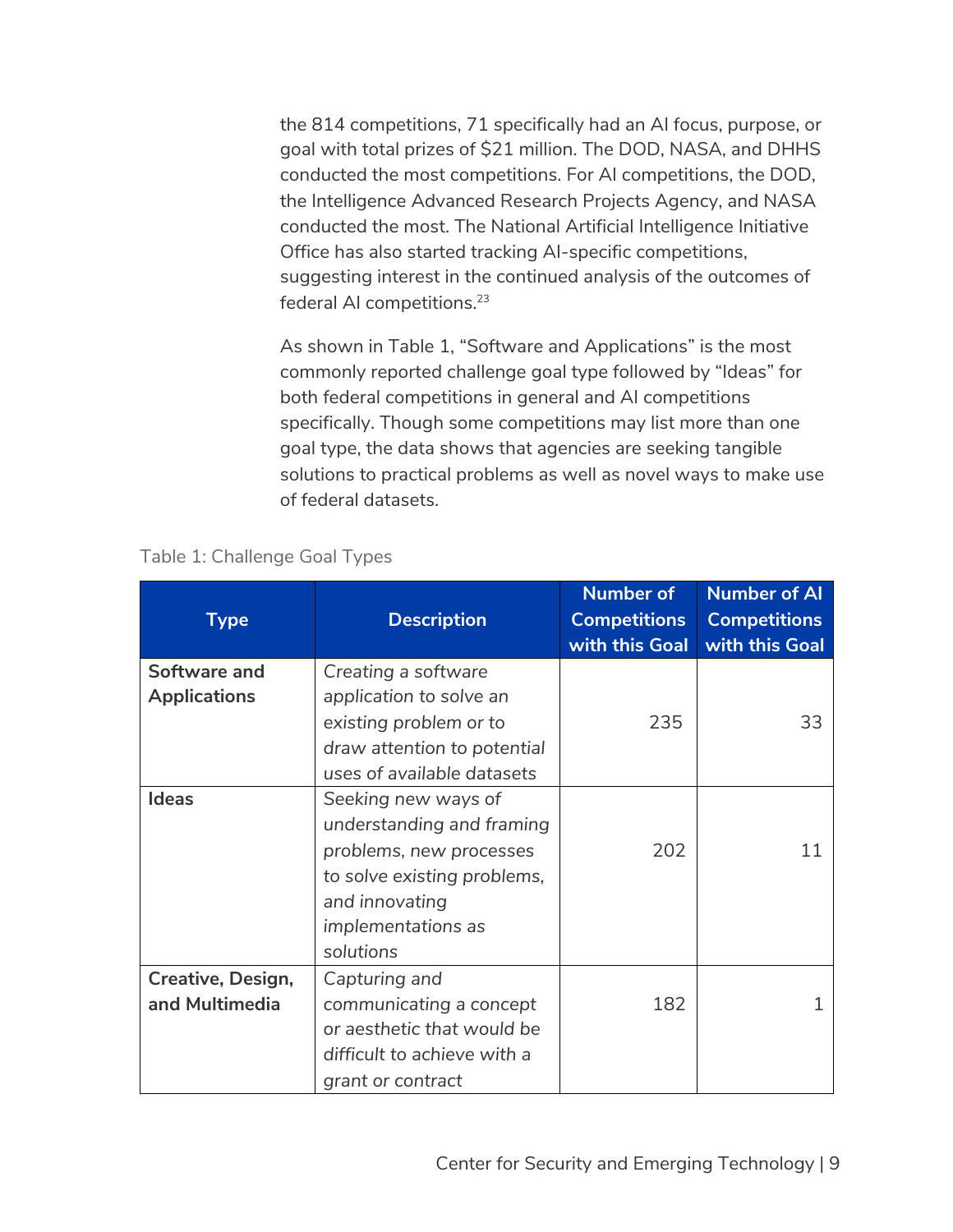| <b>Scientific</b>      | Understanding the           |     |    |
|------------------------|-----------------------------|-----|----|
|                        | problem, solution, or       | 178 | 18 |
|                        | outcome using empirical or  |     |    |
|                        | measurable evidence-        |     |    |
|                        | based practices             |     |    |
| <b>Technology</b>      | Seeking prototypes or fully |     |    |
| <b>Demonstration</b>   | developed solutions to      | 77  |    |
| and Hardware           | catalyze and demonstrate    |     |    |
|                        | breakthrough technical      |     |    |
|                        | innovations                 |     |    |
| Analytics,             | Improvements to             |     |    |
| <b>Visualizations,</b> | interpreting or             | 40  | 21 |
| and Algorithms         | communicating data          |     |    |
| Entrepreneurship       | Training and equipping      |     |    |
| and Business           | entrepreneurs or launching  | 8   |    |
| <b>Plans</b>           | ventures                    |     |    |

Source: CSET analysis of Challenge.gov archive data and Challenge.gov.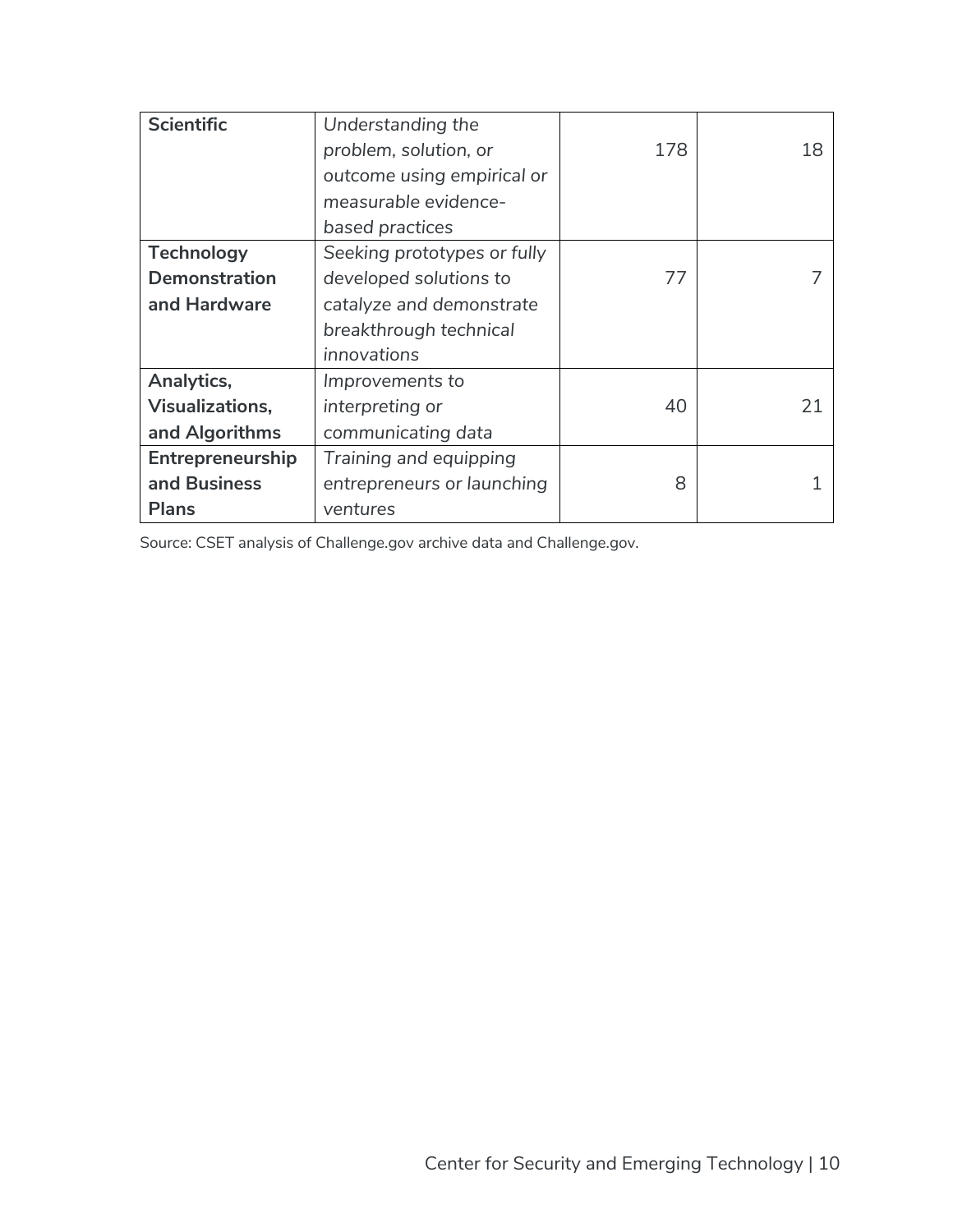| Year           | <b>Number of</b><br><b>Competitions</b> | <b>Total Prize Purse</b><br>(in millions) |
|----------------|-----------------------------------------|-------------------------------------------|
| 2010           | 26                                      | \$11.2                                    |
| 2011           | 81                                      | \$6.6                                     |
| 2012           | 88                                      | \$8.0                                     |
| 2013           | 68                                      | \$14.8                                    |
| 2014           | 75                                      | \$13.0                                    |
| 2015           | 86                                      | \$28.2                                    |
| 2016           | 82                                      | \$11.5                                    |
| 2017           | 60                                      | \$6.9                                     |
| 2018           | 64                                      | \$55.5                                    |
| 2019           | 90                                      | \$41.7                                    |
| 2020           | 94                                      | \$46.0                                    |
| <b>Totals:</b> | 814                                     | \$243.9 million                           |

Table 2: Breakdown of Federal Competition Data, 2010–2020

| Year           | <b>Number of Al-</b><br><b>Specific</b><br><b>Competitions</b> | <b>Total Al Prize Purse</b><br>(in thousands) |
|----------------|----------------------------------------------------------------|-----------------------------------------------|
| 2010           | $\overline{2}$                                                 | \$50                                          |
| 2011           | $\overline{2}$                                                 | \$60                                          |
| 2012           | 2                                                              | \$100                                         |
| 2013           | 3                                                              | \$1,057.5                                     |
| 2014           | 5                                                              | \$152                                         |
| 2015           | 4                                                              | \$160                                         |
| 2016           | 4                                                              | \$133                                         |
| 2017           | 8                                                              | \$1,589.5                                     |
| 2018           | 9                                                              | \$4,900.5                                     |
| 2019           | 15                                                             | \$6,940                                       |
| 2020           | 17                                                             | \$5,874.8                                     |
| <b>Totals:</b> | 71                                                             | \$21 million                                  |

Source: CSET analysis of Challenge archive data.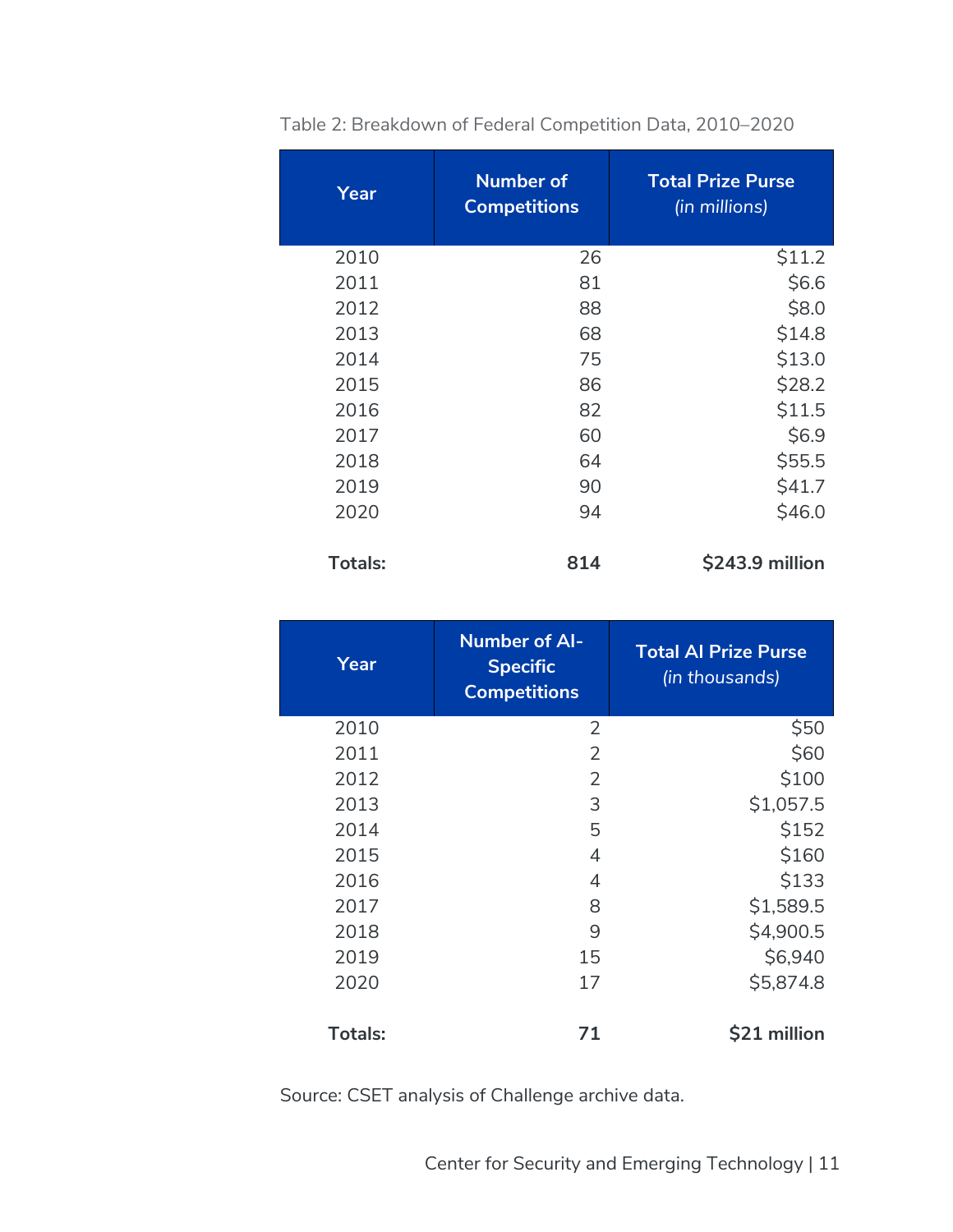

Figure 1: Lead Sponsors of Federal Competitions and AI-Specific Competitions, 2010–2020\*



Source: CSET analysis of Challenge archive data.

<sup>\*</sup> For length, only the top 10 agencies or departments are represented in these graphs.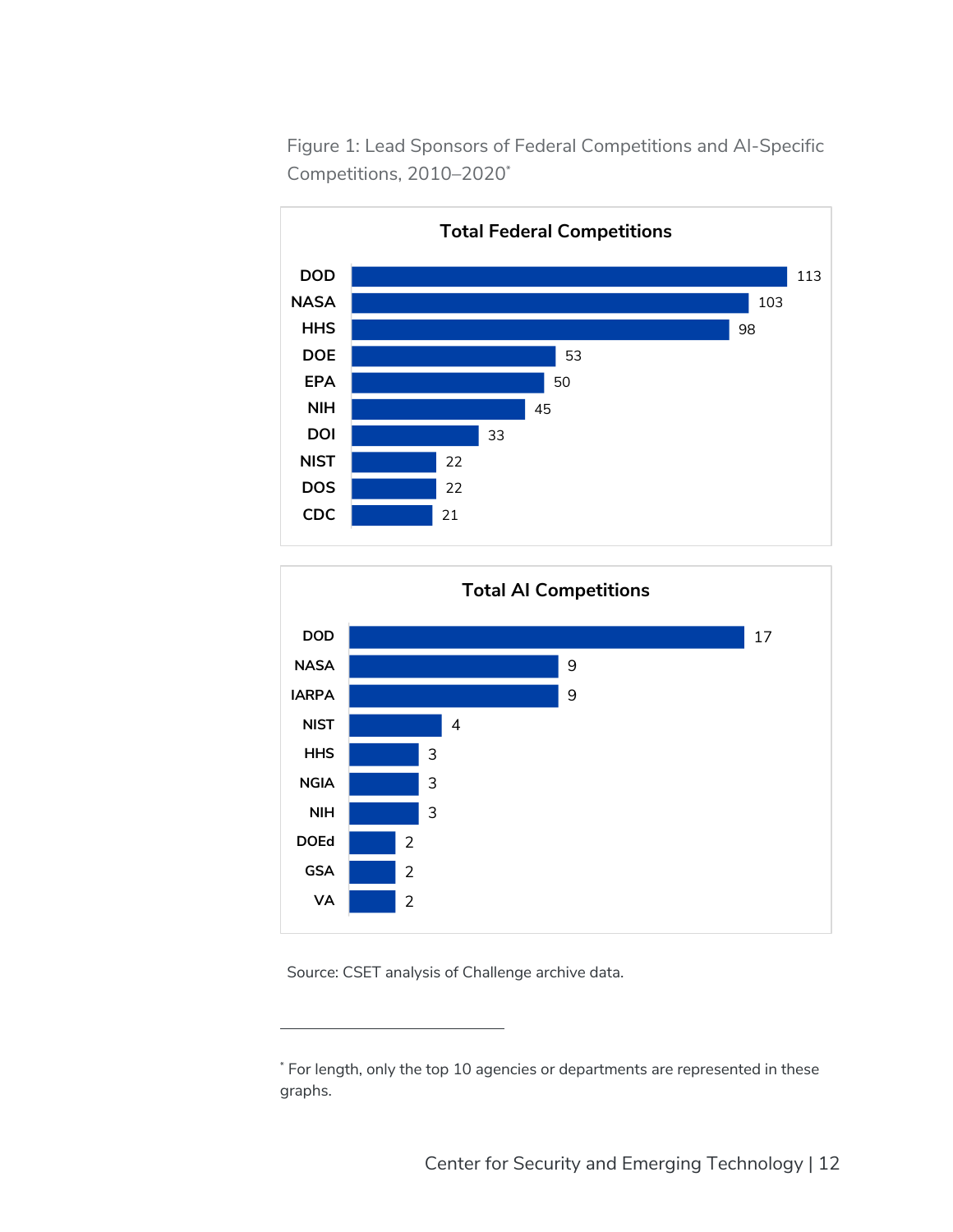#### *Additional Factors in Competitions*

Competitions with defined problems, transparent rules for contestants, and a clear means to identify the winners have the potential for a higher payoff.<sup>24</sup> Additionally, there are other contributing factors. Incentives, either monetary or nonmonetary, are important components in attracting high-quality participants. Ideally, competitions are also tied to an agency's acquisition and procurement processes, as they can be time-consuming and difficult to navigate. Competitions can avoid acquisition delays to increase speed of adoption of solutions. Other factors, like engagement with professional networks and outside partnerships, benefit all participants by expanding the competitor pool, increasing engagement and exposure, and deepening federal engagement with critical private sector industries.

#### Prizes and nonmonetary incentives

Agencies have used prizes and nonmonetary incentives of varying amounts and types in federal competitions to both attract participants and source viable solutions. Well-advertised and highprofile competitions are more likely to attract a wider field of competitors who see reputational benefits from participating and potentially winning. If the investment required from participants is not reflected in the prize purse, both the quantity and quality of the participant pool may suffer. However, this does not mean that only large prize purses will attract participants. For the GSA's End-User License Agreement challenge, the prize purse totaled just \$20,000 and yet the winning team directly solved what the administration hoped to achieve. This stands in contrast to the Cyber Grand Challenge's \$2 million grand prize, but the outcomes of each competition were both positive and met established criteria.

Nonmonetary incentives such as access to professional networks, developer tools, commercialization opportunities, and publicity can also play a role.<sup>25</sup> For example, an Air Force Research Laboratory competition sought innovations to improve the features of specialized chips or Application Specific Integrated Circuits but did not offer monetary prize packages.<sup>26</sup> Instead, AFRL offered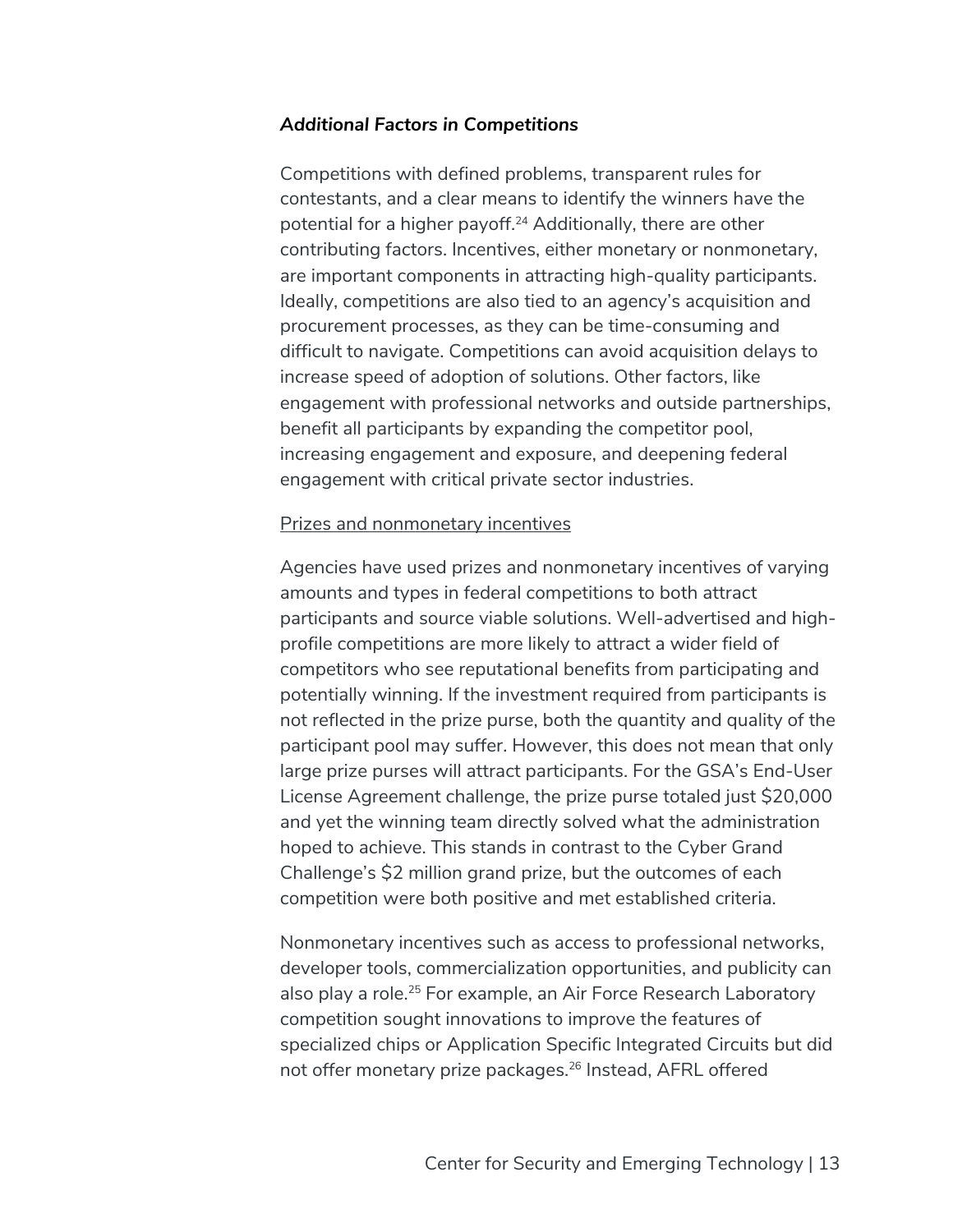selected participants access to developmental and design tools valued at \$10 million per license.

While cash awards may seem like a large outlay for a federal agency, the reality is more nuanced. Aside from the costs of running the competition, the sponsoring agency generally pays only for success. This is a key distinction between competitions and traditional contract awarding, where payment is administered incrementally for work performed or a service as agreed upon by the signing parties.27 If the participants do not meet the requirements of the competition and no winner is declared, the prize purse may not be awarded. Originally, DARPA's Autonomous Vehicles Grand Challenge did not award its \$1 million prize because no contestant finished the predetermined course.<sup>28</sup> A subsequent round was held a year later, with an updated grand prize of \$2 million awarded to the first of the five teams to complete the course.

There are other ways organizers can award prizes. For example, a challenge executed by the research arm of HHS in 2018 required teams to build an app to simplify the process of collecting, interpreting, and sharing certain types of patient data called Patient Reported Outcomes. PRO are self-assessment health reports given by the patient without interpretation by a healthcare provider. $29$ The agency divided the grand prize of \$75,000 into a \$35,000 upfront payment and an additional \$40,000 payment contingent on the successful completion of a pilot period.<sup>30</sup> In the Environmental Protection Agency's Smart City Air Challenge, the agency sought new ways to use data from air quality sensors in a community. The organizers awarded two grand prizes of \$40,000. Winners initially received \$20,000 with the remainder paid a year later following successful implementation.<sup>31</sup> Seed money can also motivate startups or individuals to participate in a challenge who otherwise lack the resources to fully develop their solutions or are unable to navigate the federal acquisition bureaucracy.

#### Procurement

Ideally, organizers will design competitions to enable the rapid transfer of winning submissions into the procurement process. The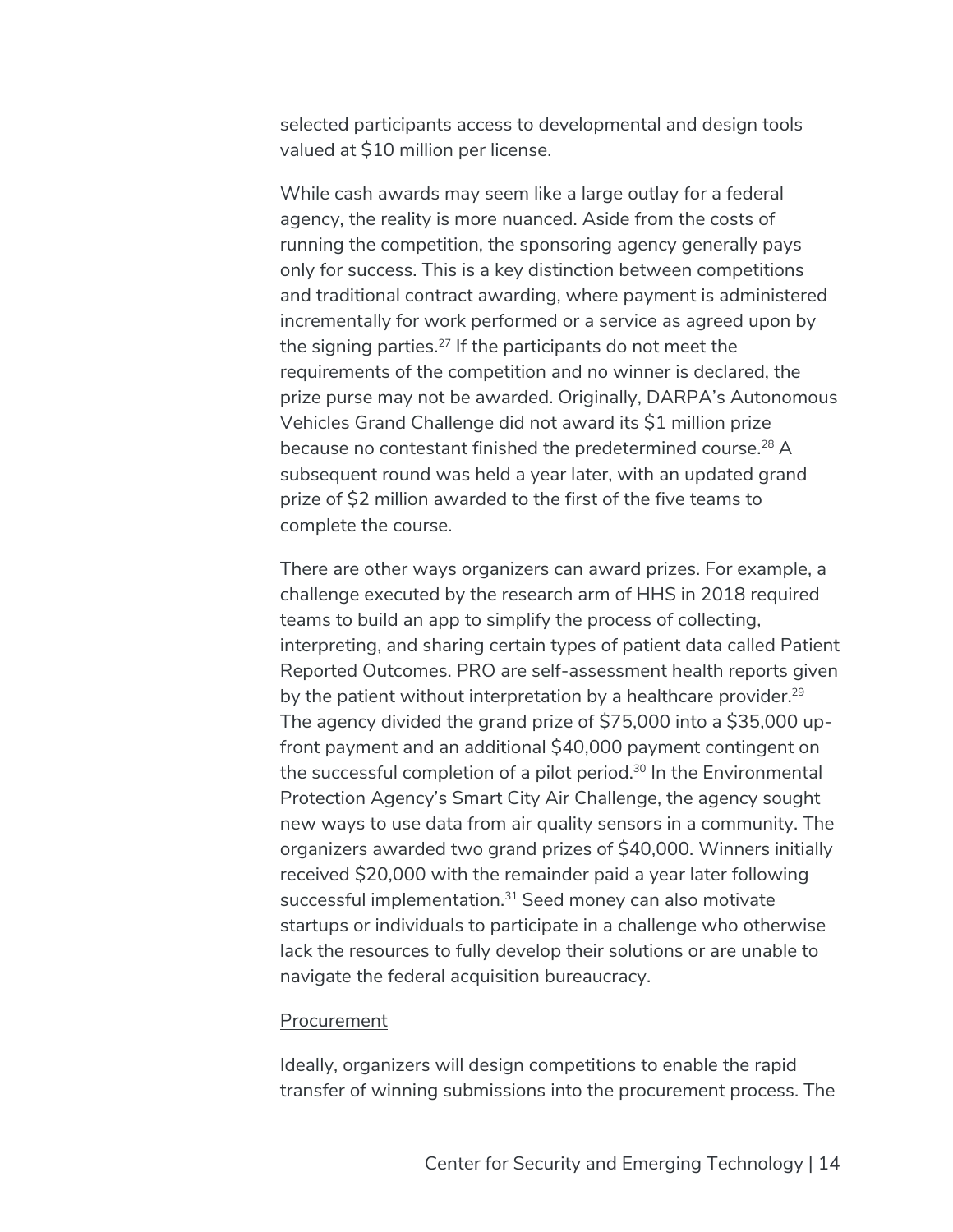solicitation and evaluation stage of the federal acquisition process requires agencies to publicize the proposed acquisition and evaluate submissions based on determining criteria before awarding contracts. Agencies can speed the acquisition and deployment of winning submissions by structuring the competition to satisfy procurement authority evaluation requirements in advance using Challenge-based Acquisition, a term coined by MITRE.<sup>32</sup> This technique effectively streamlines the acquisition process and leverages the benefits of real-world competitions to supplement proposals.

Furthermore, sponsors of federal competitions can benefit from working directly with technology incubators within their departments like DOD's DIU or the HHS IDEA Lab to streamline the procurement of potential solutions. For example, the DIU is responsible for accelerating and facilitating the military's adoption of emerging commercial technologies by reducing the length of the average project life cycle and facilitating the transition of commercial products to large-volume DOD procurement. The DOD's Joint Artificial Intelligence Center has launched its own accelerator to more rapidly acquire AI systems. In both the DIU and JAIC examples, tying competition winners to these existing rapid procurement processes can speed promising new capabilities into the pipeline and give participants a clear path to government procurement.

Similarly, the Small Business Innovation Research and Small Business Technology Transfer programs provide additional opportunities for small U.S. businesses to compete for federal investment with the potential for commercialization, and can also be used as additional incentives for participants. For example, the U.S. Army's xTECH SBIR competition series welcomed submissions in six topic areas to address crucial capability gaps and to accelerate prototype development. <sup>33</sup> Whereas the typical SBIR process has three phases, the first of which requires applicants to demonstrate technical merit and feasibility, winners of the xTECH series were able to bypass the first phase and proceed directly to second phase contracts.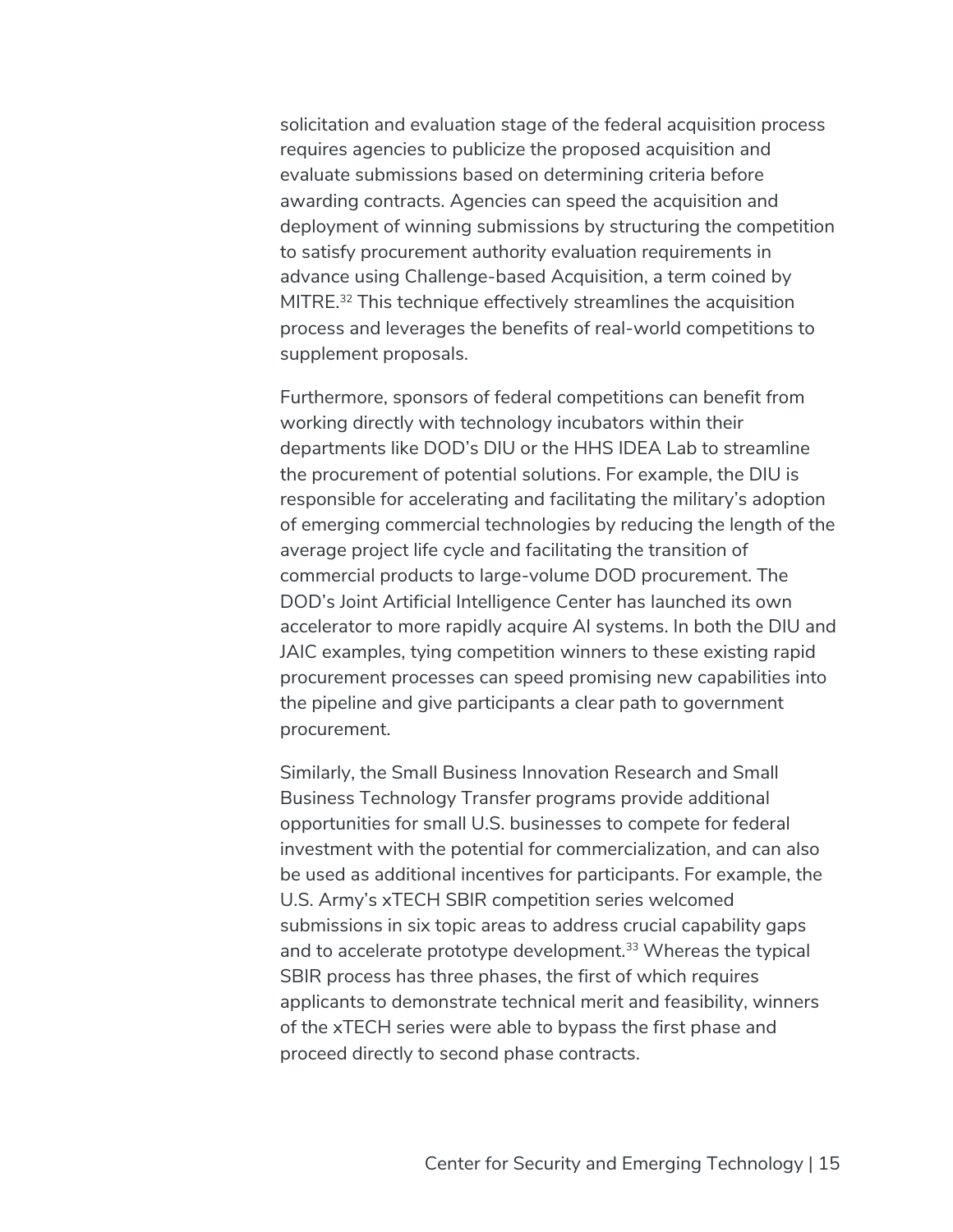#### Professional, academic, and private sector networks

Competitions can leverage existing networks of researchers, academic institutions, entrepreneurs, and other professionals, as well as foster the creation of new ones. These networks can be a valuable resource for planning a competition, increasing the reach to target audiences, and enhancing collaboration before and after a competition. For the 2016 Army Cyber Innovation Challenge, the army solicited and tested defensive software solutions for its network infrastructure through an organization called the Consortium for Command, Control, and Communications in Cyberspace, or C5. This is a network of professional institutions and companies in command, control, communications, computers, intelligence, surveillance and reconnaissance, also known as C4ISR, with which the army maintains a standing Other Transaction Authority. <sup>34</sup> Competitions can also help build a network of former grantees who can identify potential competitors and provide feedback to assist in future competition design. Former grantees can serve as mentors for current competitors and offer participants advice and guidance on innovation and entrepreneurial skills.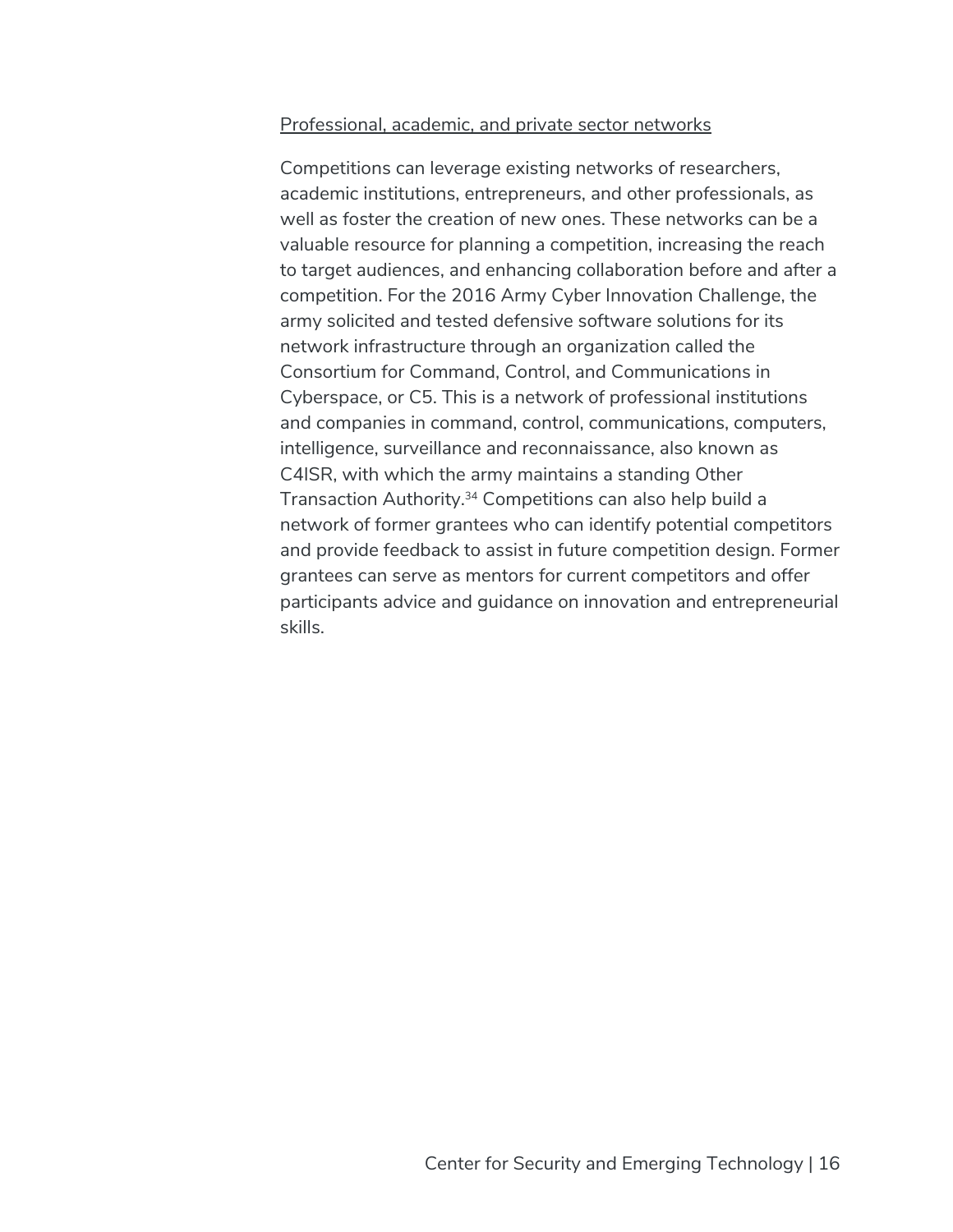# Examining Previous Federal AI Competitions

A number of previous federal competitions demonstrate the benefits of prize challenges while also illuminating the factors described in the previous section. The following examples provide insight into how various agencies used competitions to source new technologies or to discover novel methods of conducting missionoriented tasks.

## The Food and Drug Administration's Open Data Challenge Detecting Adverse Event Anomalies

In 2020, the FDA asked participants to develop an algorithm to automatically detect adverse event anomalies using publiclyavailable data and without the use of labeled training data.<sup>35</sup> Currently, the FDA uses a voluntary reporting system for consumers, health care professionals, product manufacturers, and others to report adverse reactions to food, drug, cosmetics, and more. Human analysts monitor these reports and track for signals that may indicate risk. Adverse event anomalies arise when data is illogical or otherwise incorrectly reported. <sup>36</sup> For example, a drug which receives adverse event reports before it was legally marketed or in clinical trials would be considered an adverse event anomaly.

The FDA competition was part of their data modernizing strategy, which included efforts to develop novel methods such as AI/MLenabled tools to process and analyze FDA data. Two top performers were recognized for their innovative submissions, and the FDA said that it had three major outcomes.<sup>37</sup> First, it improved the agency's understanding of the possible AI/ML-enabled approaches to monitoring key datasets. The competition also served as a valuable first step in the FDA's use of AI techniques to facilitate monitoring and surveillance of adverse event reporting. It also demonstrated the limitations of AI techniques, at least at the present, and suggested that human experience and intuition is still necessary. <sup>38</sup> While AI reduced the burden on human analysts, the background knowledge and experience of a human event reviewer proved invaluable. In this example, the competition helped the agency better understand both the promise and limitations of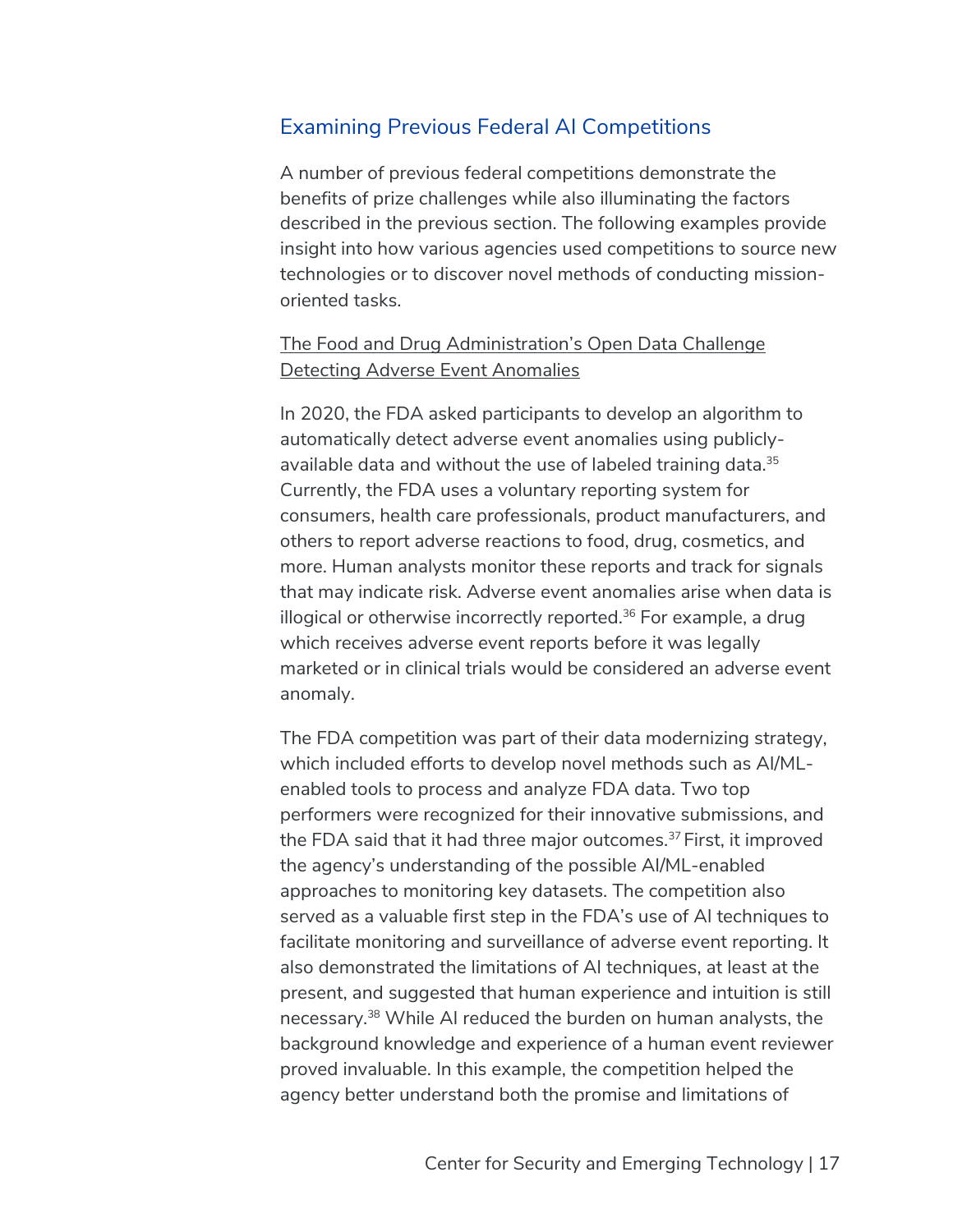existing AI techniques when applied to FDA data. It also helped the agency begin to see where AI capabilities might best be applied within the organization.

#### The U.S. Navy's AI Applications to Autonomous Cybersecurity Series (AI ATAC)

Beginning in 2019, the DOD's Naval Information Warfare Systems Command launched three competitions aimed at improving cybersecurity by automating the detection of and response to adversarial campaigns.<sup>39</sup> In the first competition, the navy solicited white papers and corresponding AI/ML-enabled tools that could automate end-point security detection to better protect individual computers on a network. The second competition sought tools for automated detection of advanced persistent threat activity at the network level. The final and most ambitious competition sought AI/ML-enabled tools to automate security orchestration processes to enhance the detection and prevention of APT activity. The total prize package for all three competitions totaled \$1.3 million, and the navy was authorized to award follow-on production contracts. The competition demonstrated the need to reduce the burden on the navy's human analysts as a large amount of time is spent triaging security alerts.<sup>40</sup> The competitions provided a realistic environment to examine new capabilities due to the navy's partnership with Oak Ridge National Laboratory, and they allowed the navy to gain insight into how the tools would perform in operational settings.

#### National Institute of Standards and Technology Differential Privacy Challenge Series

Starting in 2018, NIST began sponsoring a series of competitions to advance research into differential privacy, a technique for preserving individual privacy in large datasets while maintaining the dataset's utility in training ML systems. Public agencies collect vast amounts of data containing information that is useful for policymakers, researchers, and the general public. However, current privacy-protecting techniques either provide insufficient protection, or the resulting synthetic data does not accurately represent the original data.<sup>41</sup> The first NIST competition solicited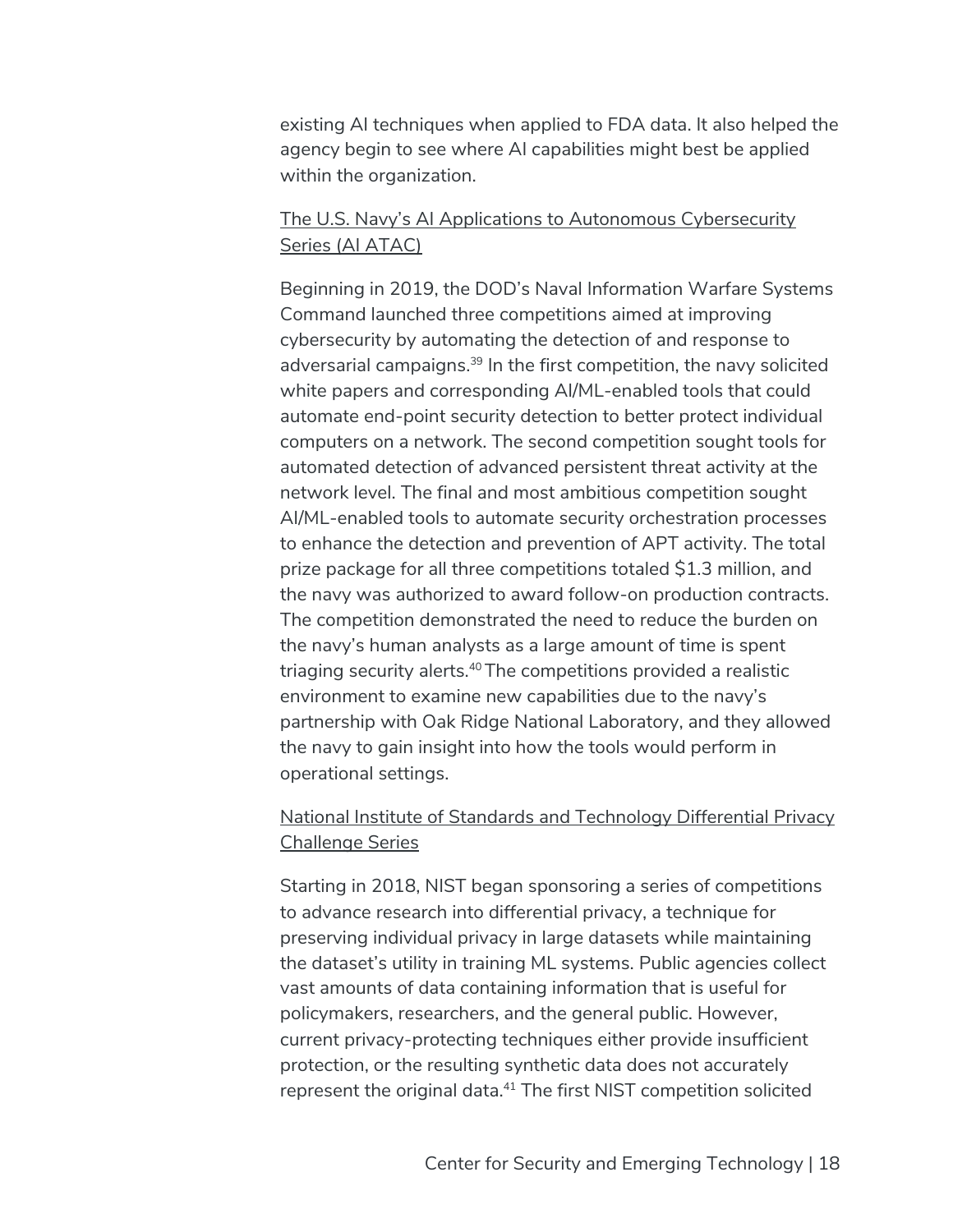concept papers from participants describing their methods and techniques.

The second iteration built upon the first phase by challenging the participants to apply their concepts in a sequence of short contests where their solutions were tested. The current iteration builds upon the successes of the previous competitions by asking participants to design algorithms that are capable of anonymizing data containing time and spatial information. The total potential prize is roughly \$456,000. From these challenges, NIST was able to clearly benchmark competing differential privacy approaches against each other for the first time and established a measurement-based approach to fostering data-driven R&D in this area. This series highlighted approaches that will become the basis for future growth and innovation in this area.42

#### General Services Administration's End User License Agreement Challenge

In 2020, GSA's End User License Agreement Challenge sought AI/ML-enabled solutions to automatically review EULAs for terms and conditions that are unacceptable to the federal government and to shorten the average seven to 14 days it took for its contracting officers and parties to review, negotiate, and accept terms and conditions for contracts.<sup>43</sup> With a total prize purse of \$20,000, the competition produced three winning solutions that GSA was able to license. GSA noted how the challenge illuminated ways to get AI/ML into the acquisition process to improve efficiency and effectiveness across business processes, and that the challenge offered insight into the types of commercial AI/ML tools available.

Though each of these four federal competitions had very different goals, their outcomes were similar. Each sponsoring agency reported gaining valuable insight into the tools and solutions available in the commercial sector and how to apply them to their specific missions. They were able to see how these tools performed in operational settings prior to any major procurement and acquisition decisions. These competitions also demonstrated that both large and small cash prizes, as well as nonmonetary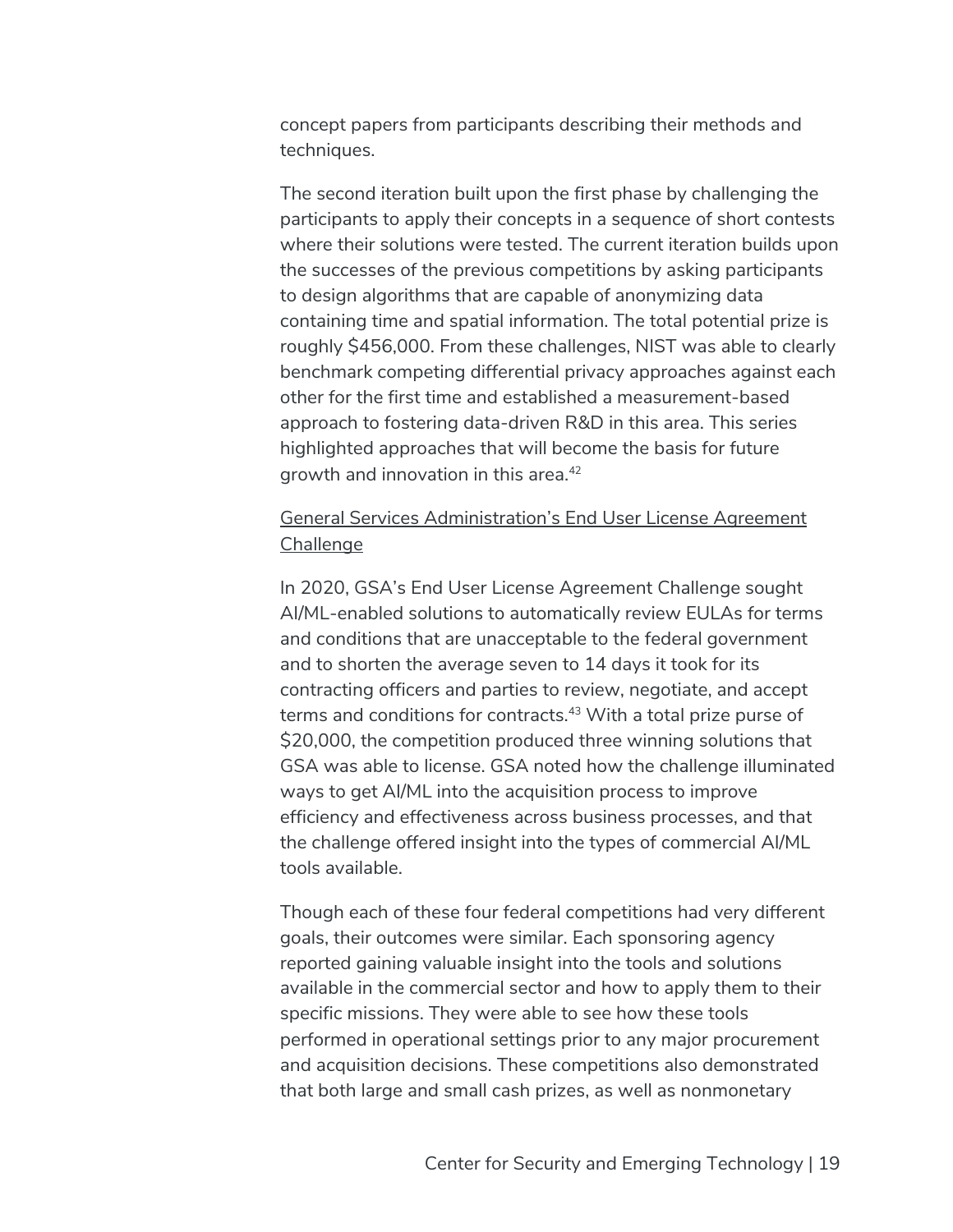incentives, motivated participants. The prizes varied significantly, but all were able to solicit solutions, demonstrating utility or novelty, for their specific problems. The FDA, GSA, and navy all gained valuable insight and experience on the interplay between human operators and AI/ML-enabled tools that likely have implications for other AI/ML deployments in their agencies. The tools also reduced analytical burdens on human operators with potential increased productivity in these settings. For its part, NIST's differential privacy challenges helped guide the agency in establishing R&D benchmarks and measuring progress on a topic central to the application of AI in government settings. The benefits also would likely extend beyond NIST as federal agencies seek to develop and deploy ML systems while seeking to protect the privacy of citizen data.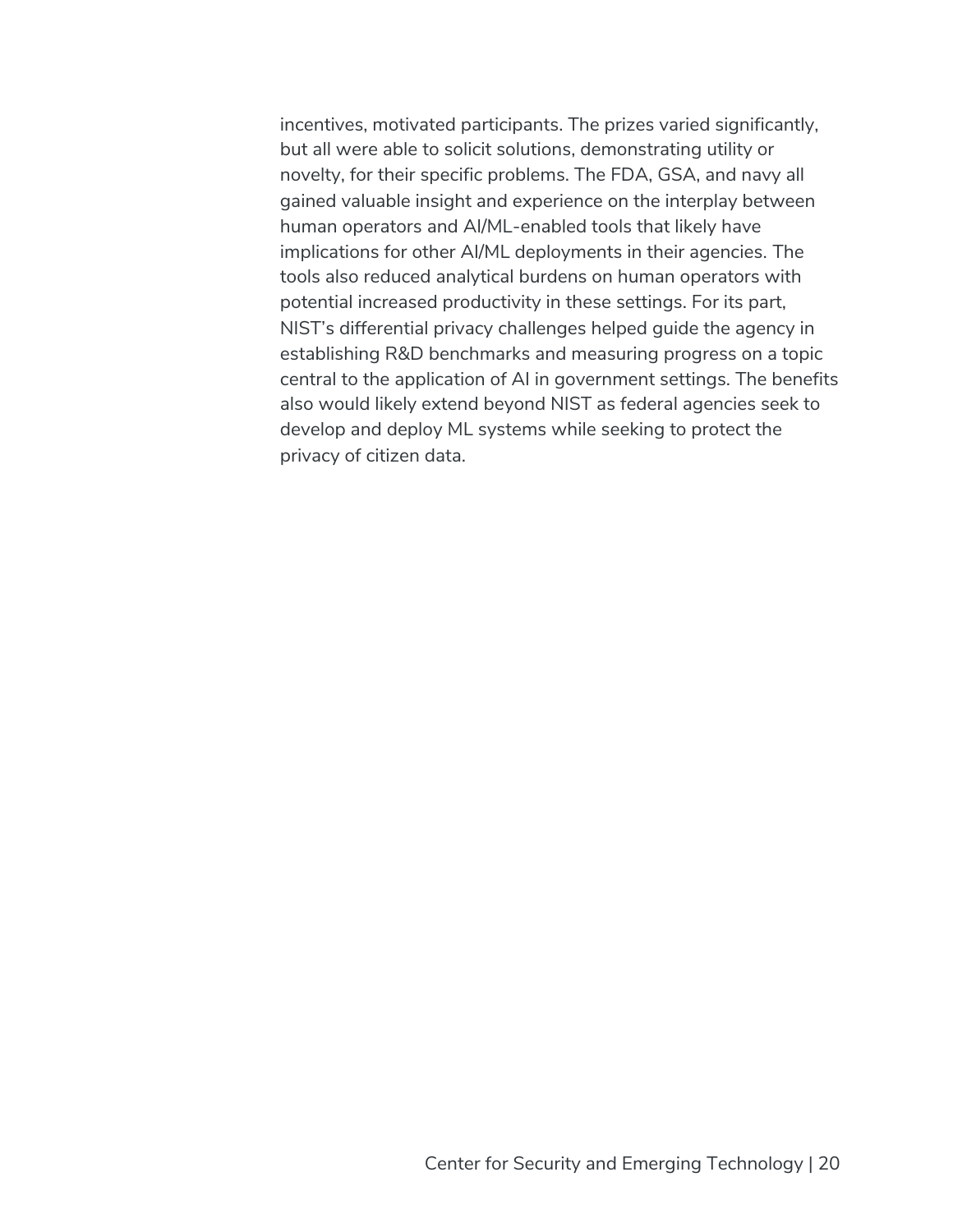# Using Competitions to Further National Artificial Intelligence R&D Goals

Competitions have demonstrated that progress and innovation in AI can be achieved through iterative challenges. Private sector competitions offer several useful examples that demonstrate how competitions have progressed innovation in AI. Beginning in 1994, the Critical Assessment of Techniques for Protein Structure Prediction (CASP) sought to advance and accelerate methods for identifying protein structures from amino acid sequences and is considered the "Olympics" of protein folding research.<sup>44</sup> A protein's function largely depends on its unique structure. Understanding its shape is important for understanding its function, which can lead to major advancements in science and medicine. Called the "protein folding problem," replicating this process in a laboratory is timeconsuming and costly.

For CASP13, DeepMind's AlphaFold produced unprecedented progress in protein shape prediction, marking the first time that CASP organizers witnessed the effective application of AI. 45 AlphaFold applied machine learning techniques using neural networks to determine characteristics such as the distance between individual amino acids to predict protein shape. In CASP14, an improved AlphaFold2 showed even more progress, resulting in a 92.4 percent modeling accuracy. <sup>46</sup> Because of this scientific advancement, and arguably because of the existence the CASP series, AlphaFold is capable of producing high-quality predictions for every protein in the human body and for proteins in 20 additional organisms.<sup>47</sup> This significant AI-assisted contribution to scientific discovery is an example of the promise of AI competitions.

The discussion that follows considers how competitions can be used to advance national AI priorities as specified in a variety of federal documents.48 It examines private sector competitions, and in tandem analyzes the innovation strategies and priorities of various federal organizations to identify areas for future competitions in the national security sector.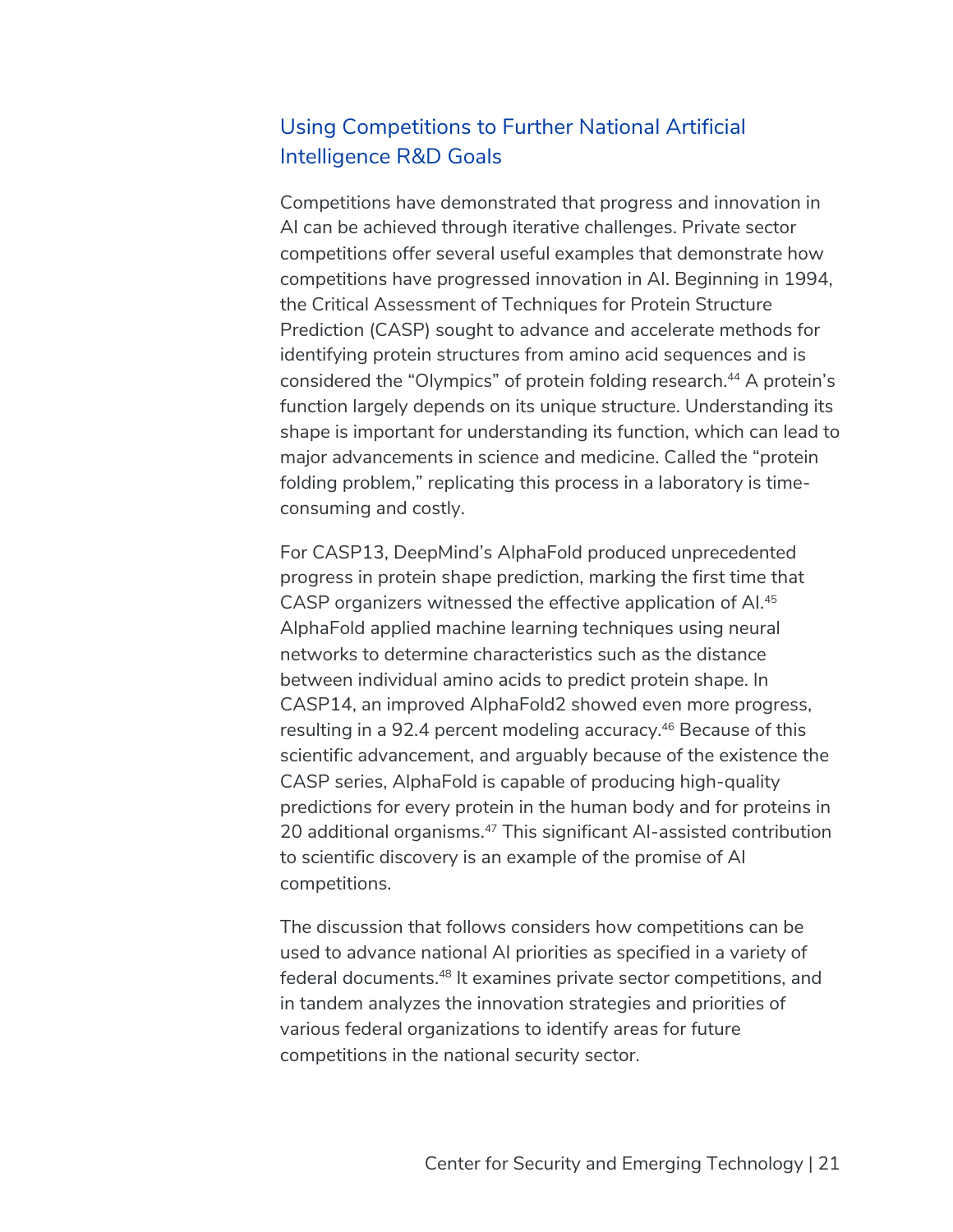#### Safety and security of AI/ML-enabled systems

The need to ensure the safety and security of AI/ML-enabled systems is a top priority set out in many federal documents.<sup>49</sup> Machine learning systems are susceptible to a variety of relatively simple but significant attacks known as adversarial examples. In these examples, an attacker slightly modifies the input data to cause a misclassification. These types of attacks are typically extremely difficult to detect because, in many instances, the changes are imperceptible to the human eye.<sup>50</sup> Cognizant of these and related vulnerabilities, the National Security AI Commission recently found that the current testing, evaluation, verification, and validation processes are not sufficient at providing the necessary assurances for ML systems.<sup>51</sup>

The federal government could emulate CSAW's 2020 HackML challenge, which asked participants to develop innovative backdoor defenses for ML models and detections of adversarial attacks. 52 Although participation in this competition was limited to undergraduate and graduate students and awarded a relatively small prize purse of \$2,250, the goal of the competition was directly applicable to the shared federal priority of robust and secure AI systems. HackML organizers provided a "backdoored" ML model, a model designed to purposefully misbehave when fed certain data, in which participants were required to mitigate unwanted behaviors. Similarly in 2017, Google Brain organized the Non-targeted Adversarial Attack challenge for the annual Neural Information Processing Systems conference for the purpose of accelerating research on adversarial examples by building robust systems.53 Google Brain's challenge did not award a monetary prize. The main purpose of the two competitions was to accelerate innovation and understanding of critical security issues in ML.

A federal competition could take a similar approach but through a national security lens. Participants could be asked to find flaws or uncover vulnerabilities in a segment or copy of a federal AI/ML system, like the U.S. Air Force's 2020 Hack-a-Sat competition, in which participants who qualified for the final round were granted access to attempt to hack into a live on-orbit U.S. satellite. Although not an AI competition, it was seen as a way to bridge the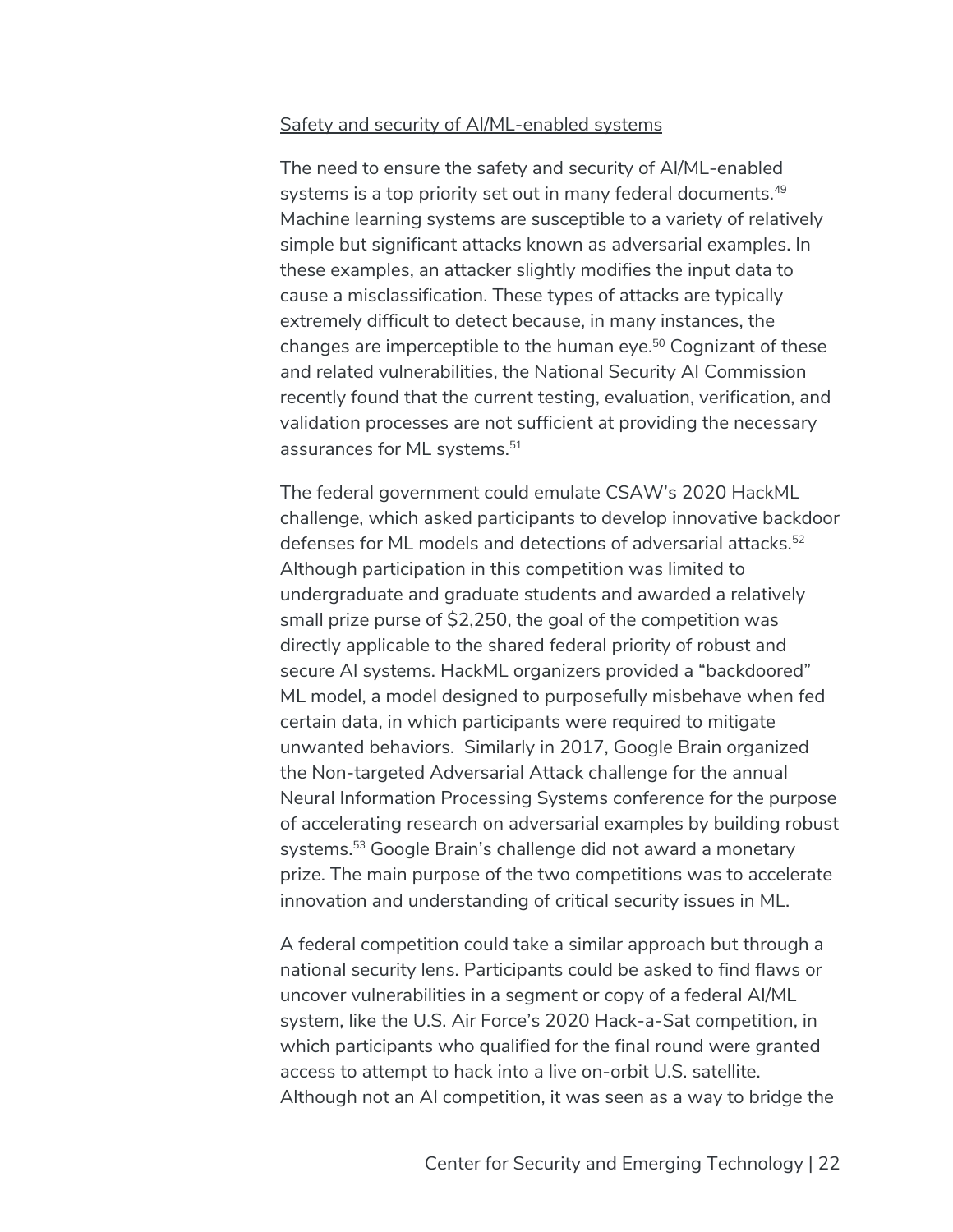DOD and the security researcher community, to spur interest in the field of aerospace cybersecurity, and to gain a sense of satellite vulnerabilities.

#### Trust and Explainability

Robust safety and security measures are related to trust and explainability. With increased emphasis on accelerating the adoption and integration of AI technologies into federal infrastructure and operations, the need for understanding AIenabled system decision-making, trusting those decisions, and guaranteeing its continued performance is a critical area of strategic R&D focus.<sup>54</sup> The development of methods for humanmachine collaboration is a key priority for organizations intent on augmenting human capabilities.<sup>55</sup> With the exception of NIST's Differential Privacy Series, the previous examples of federal competitions demonstrate a continued need for understanding how human-machine collaboration would function in an operational capacity. The after-action analysis of each competition shows that human experience and intuition remains invaluable, while AI can help reduce the analytical burden on human operators freeing them to perform more cognitive intensive tasks. Likewise, as AI-enabled tools are incorporated into military and intelligence operations, decision makers need to understand how the system reached its conclusions and need to trust that process and the underlying system. Current research focuses largely on technological solutions and less on research and experimentation under operational conditions. 56

The Innovare Advancement Center, in partnership with the Air Force Research Laboratory, the National Security Innovation Network, and other major private entities, facilitated the Trusted AI Challenge Series to advance four key areas of AI: Verification of Autonomous Systems, Trust and Joint Action for Digital Data Analysis, Dynamic Bi-Directional Trust in Human-AI Collaborative Systems, and Trustworthy AI Certification.<sup>57</sup> For its part, the AFRL helped to engage partners and tech startups and to initiate entrepreneurship in these strategic AI areas. The challenges were designed to gain insight into critical path requirements for building reliable and robust AI to safely operate in society.<sup>58</sup> In particular,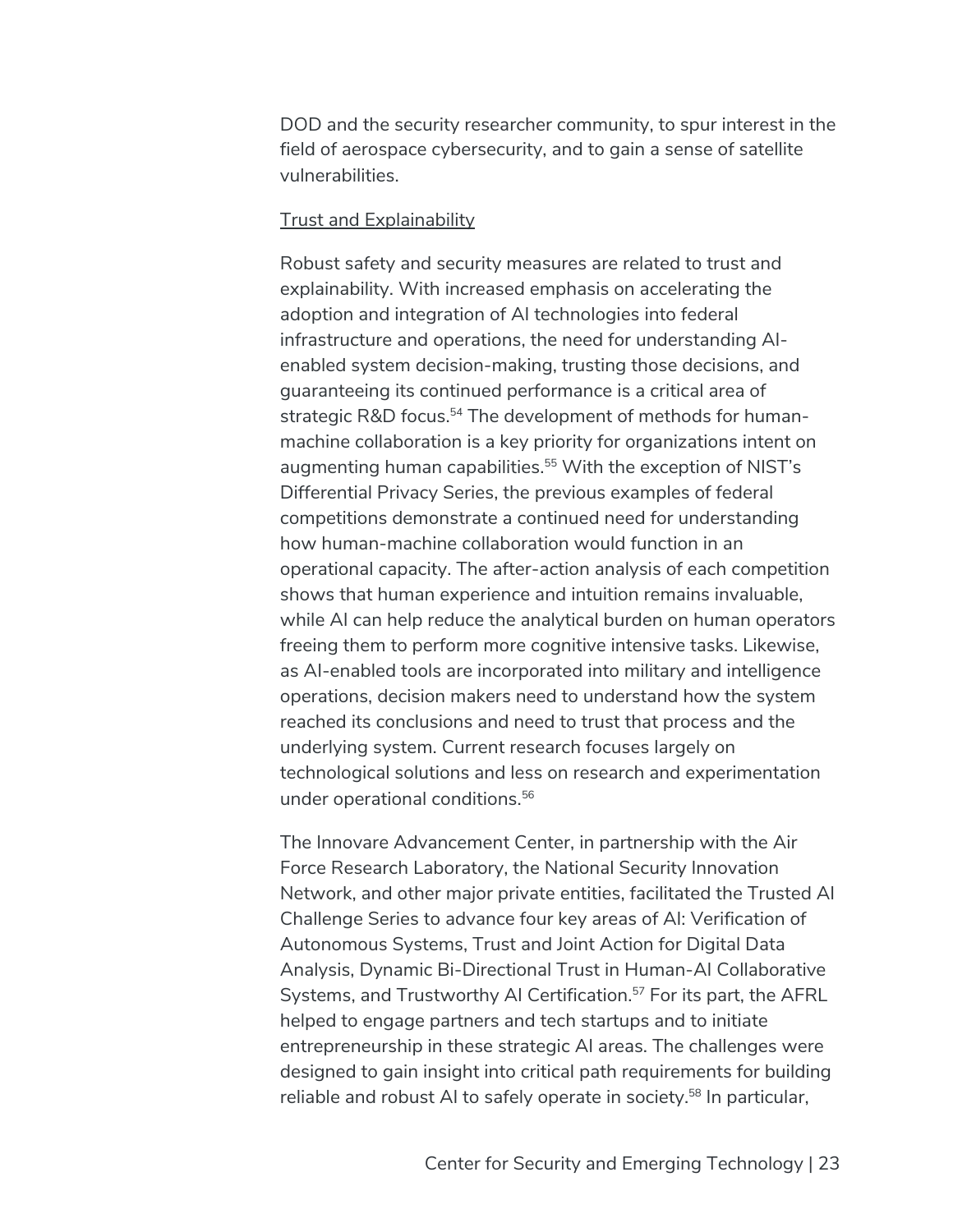the Dynamic Bi-Directional Trust challenge sought novel ideas to build trust in human-AI collaboration. Successful white paper proposals received \$10,000 at the time of award, \$15,000 after justification of effort, and \$50,000 at completion of an evaluation period.59 This \$75,000 prize package was a preliminary grant to conduct further development and prototyping of promising proposals.

Trusting AI/ML-enabled systems is not just limited to a human operator's confidence in the machine. Ultimately, trust and explainability is informed by the overall safety and security of these systems, which starts at the beginning of the development life cycle. ML models in particular are vulnerable at the start of their development where attacks on shared resources like ML libraries, pretrained models, and training datasets can be extremely difficult to detect.<sup>60</sup> Maintaining confidentiality, integrity, and accessibility has long been the gold standard in cybersecurity and the same applies for AI/ML systems. Competitions built around one or more of these objectives can serve as a means to assess current progress and uncover promising solutions.

It is not uncommon for prize challenges to first solicit white papers before challenging participants to actually develop the tool or a prototype. For AI fields like trust and explainability where measurements and concepts are somewhat abstract, white paper competitions may be just as useful as promoting innovation by simply encouraging researchers and practitioners to think about new ways to solve an agency's well-defined problem to later fund development or scaling or to determine how levels of trust can be built into a system. Depending on the goal, the agency would pay only for success, maturity, or feasibility. For example, in the navy's AI ATAC challenge series, teams were required to submit white papers which researchers at Oak Ridge National Laboratory's Cybersecurity Research Group and actual Navy Security Operations Center operators then evaluated. This style of competition allows sponsoring agencies to gain a sense of available technologies and to actually test and workshop the ideas or submissions.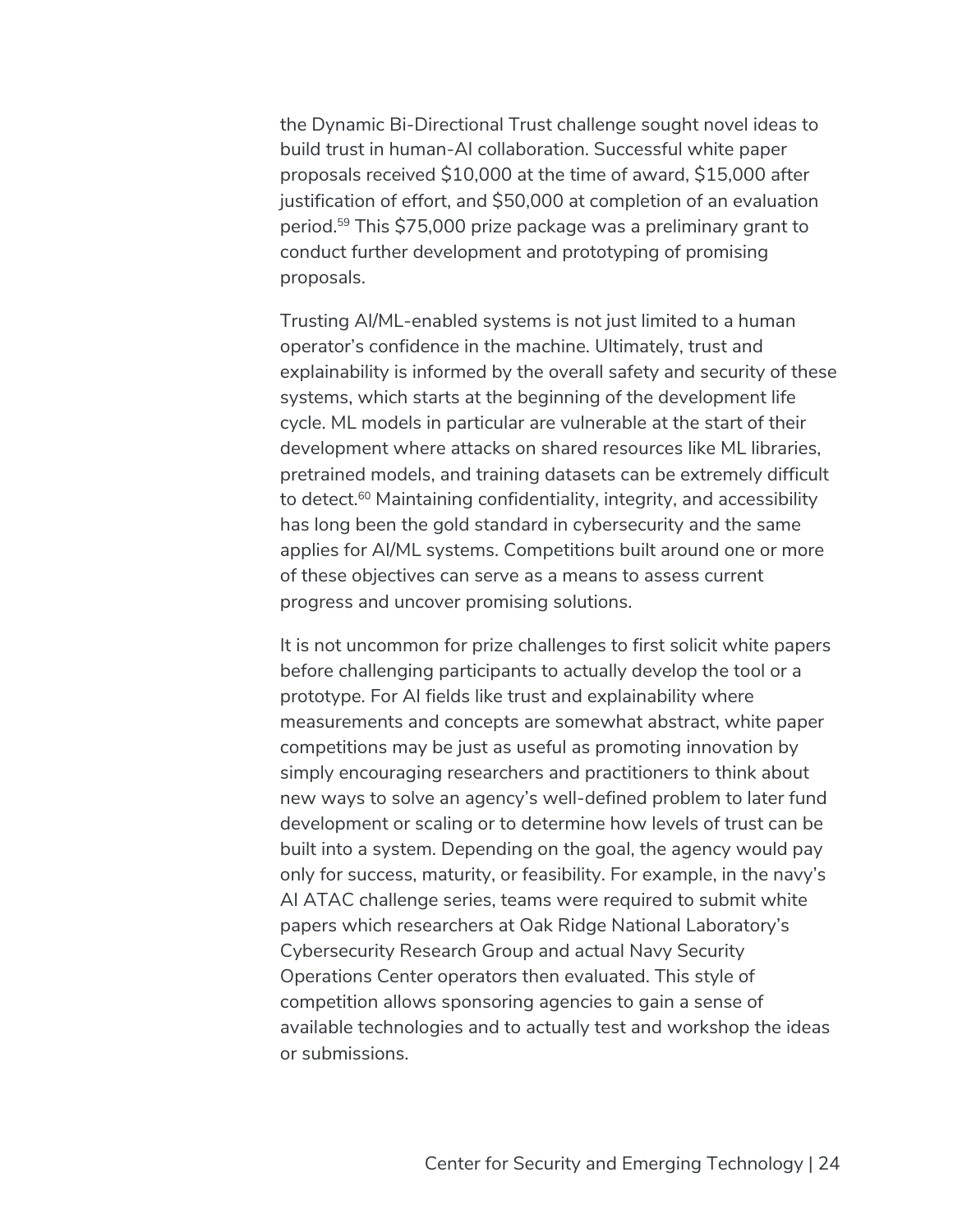# Developing and Testing Reinforcement Learning Agents for Cyber Defense

As a final example, the DOD or DHS could sponsor a follow-up competition to the Cyber Grand Challenge by examining other automated cyber defense technologies. Machine learning already contributes much to cybersecurity, but some applications for cyber defense remain theoretical. In recent years, researchers have considered reinforcement learning agents (RL agents) as a potential game changer in cybersecurity. After an attacker makes their way into their intended victim's network, they often must spend considerable effort to understand the network's design, orient themselves, and then move laterally across the network to access desired files. Because the defender controls the environment that the attacker must work in, this is an advantage for the defense. However, using the landscape to the defender's advantage has proven difficult. Only organizations dedicated to extreme cybersecurity, like intelligence agencies, are able to build their networks with defense in mind.

RL agents for cyber defense would change, or perhaps level, the playing field. Researchers believe that RL agents, empowered to change network design and security policies, could disorient attackers and prevent them from reaching their objectives by changing the network landscape.So far, some researchers have designed algorithms capable of changing networks to prevent successful cyberattacks, but their research has proven that it is difficult to transfer to real networks.<sup>61</sup> The RL agents performed well in their training environments but poorly on other live networks. Moreover, like other AI systems, RL agents are vulnerable to adversarial attacks.

Researchers at MITRE and the National Security Agency published the *Framework for Advanced Reinforcement Learning for*  Autonomous Network Defense in early 2021.<sup>62</sup> FARLAND is a training ground, canonically called a gym, for RL agents designed to defend computer networks. Researchers can train their algorithms in FARLAND while modifying the gym's settings, allowing the environment to simulate network attacks with common tactics, techniques, and procedures used by real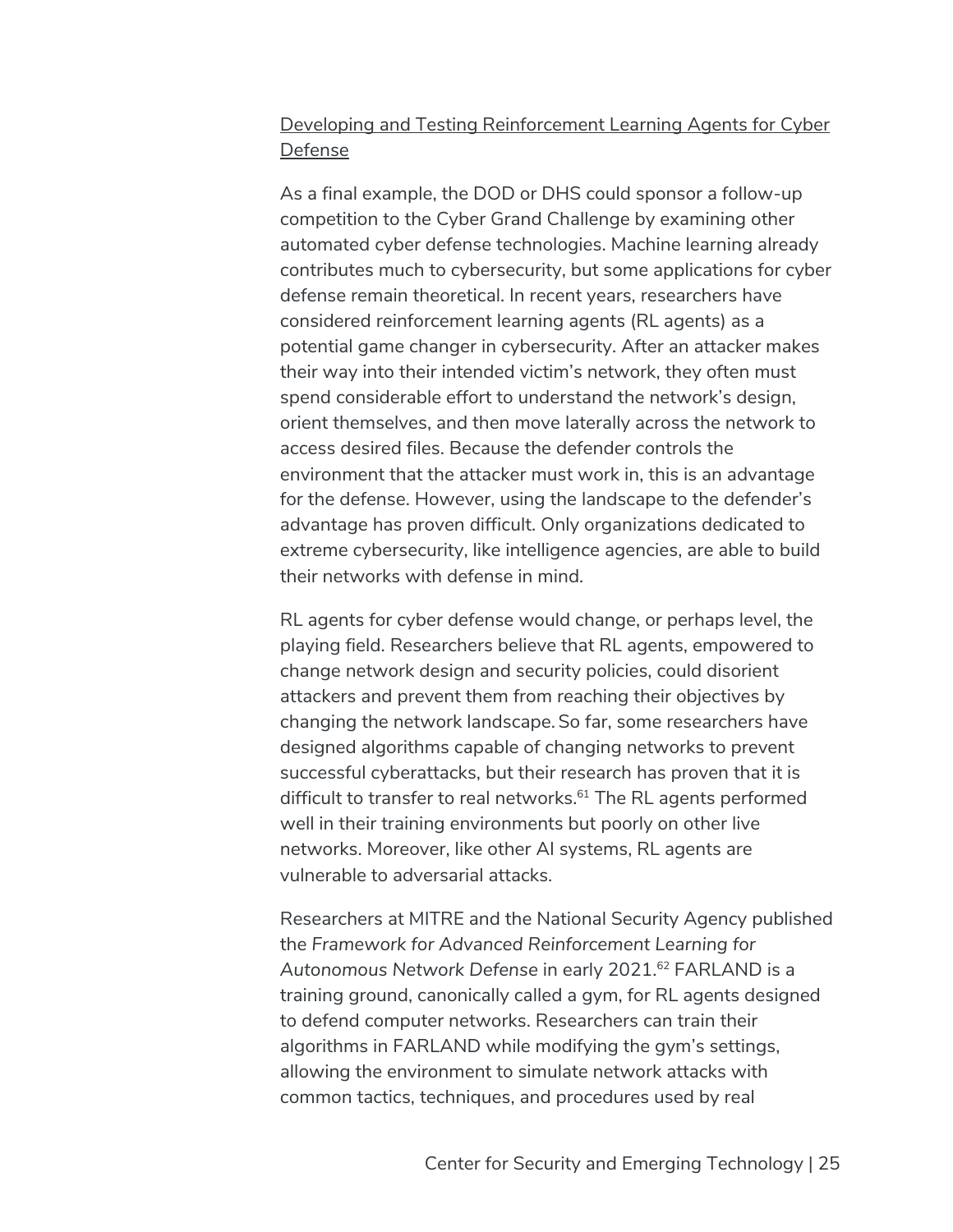attackers. The federal government funded FARLAND's development, and could use the environment, either in its totality or as inspiration, for a series of competitions. Not only would this enable private sector entities with promising AI/ML solutions to train in an adaptable environment designed to simulate live networks, the shared testing space would undoubtedly strengthen private partnerships or professional networks.

A FARLAND Grand Challenge could spur innovation, new businesses, and advanced research that is required to advance RL agents for cyber defense. Besides proving capable of defending networks, the RL agents must be able to withstand adversarial attacks. The Cyber Grand Challenge moved automated vulnerability discovery from the lab to the field, the FARLAND Grand Challenge may do something similar for another promising technology. Like the Cyber Grand Challenge, the FARLAND series should end with a round of human versus machine competition. If RL agents pass muster for cyber defense, they could be deployed on networks across society, including military networks that have already been testing automated cyber defenses.

#### Public-private partnerships

Deepening and strengthening public-private partnerships in AI R&D remains a key priority for most federal agencies and departments, because much of the talent, expertise and current breakthroughs in ML are occurring in the private sector and academia. The national AI R&D strategic plan and NIST both call for shared public datasets, access to high-performance and cloudcomputing resources, and training environments for technologies.<sup>63</sup> These resources are essential for researchers seeking to use actual operational data for modeling and experimentation to train realworld systems. If test beds and access to high-performance computing are limited, progress could suffer as AI development would be limited to a few well-resourced private sector entities.<sup>64</sup>

Data-sharing is also a priority. Machine learning models require significant amounts of data during training. Ideally large, representative datasets would be available for this training. The more robust the dataset, generally the more accurate the model.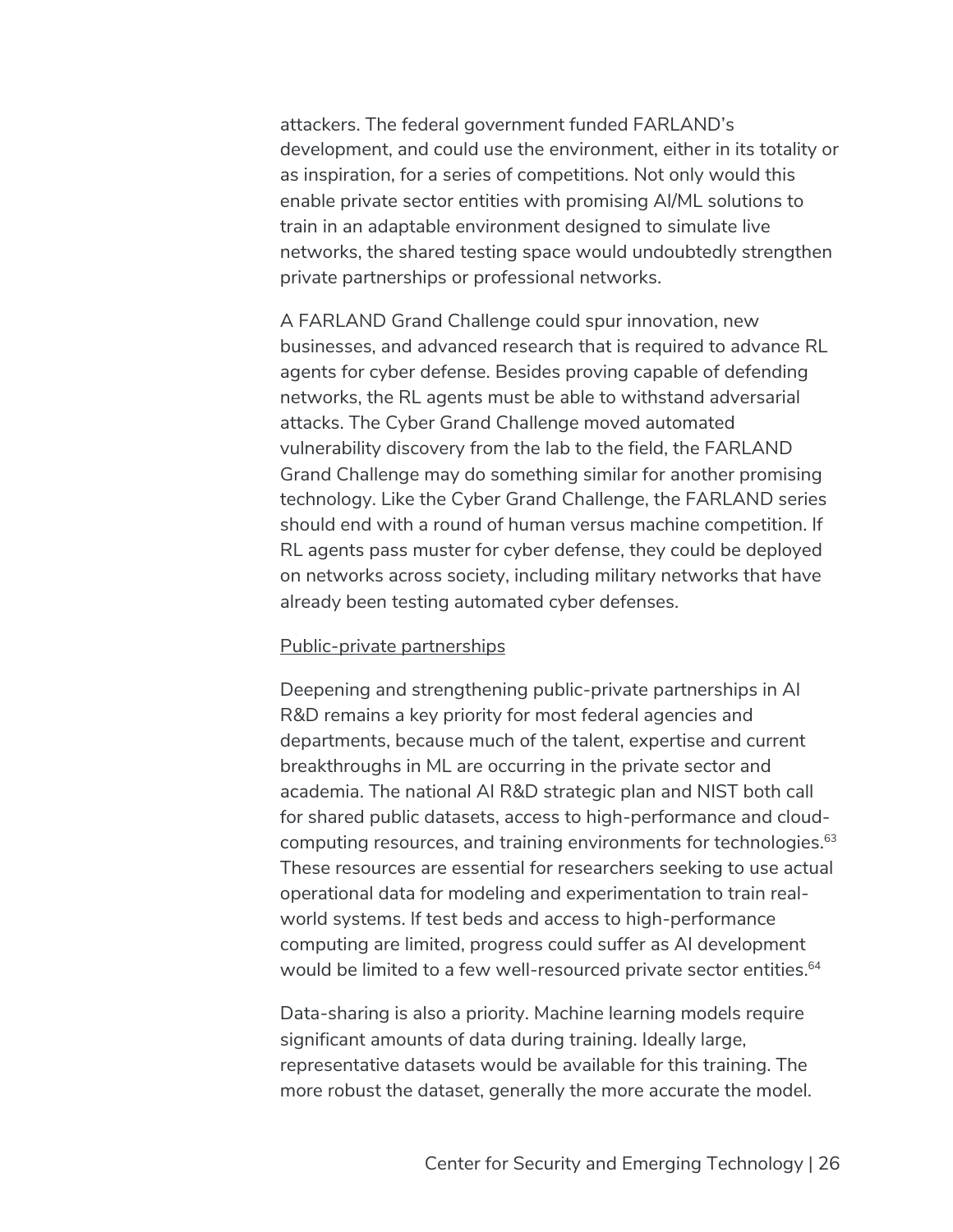However, the collection of curated datasets can be one of the most time-consuming parts of the ML production process. Due to the centrality of data for training AI models, any competition that advances the generation, collection, application and analysis of data can advance AI research and development.

If developed, agencies could utilize the test bed infrastructure in future competitions and reduce costs and avoid duplication in the process. Initial steps to develop these professional and academic partnerships for testing and training could include establishing networks with the recently created National Science Foundation AI Research Institutes.65 These institutes cover a variety of topics intersecting with AI such as advanced cyber infrastructure and environmental science. These institutes are designed to act as connections in a broader nationwide network to pursue transformational advances in their respective fields through the application of AI. <sup>66</sup> Experimental methods, especially those being developed for national security purposes, could be continuously tested and validated at the corresponding NSF's AI Institute. In short, these institutes provide an ideal location for future AI competitions across many domains as well centers for testing and verification.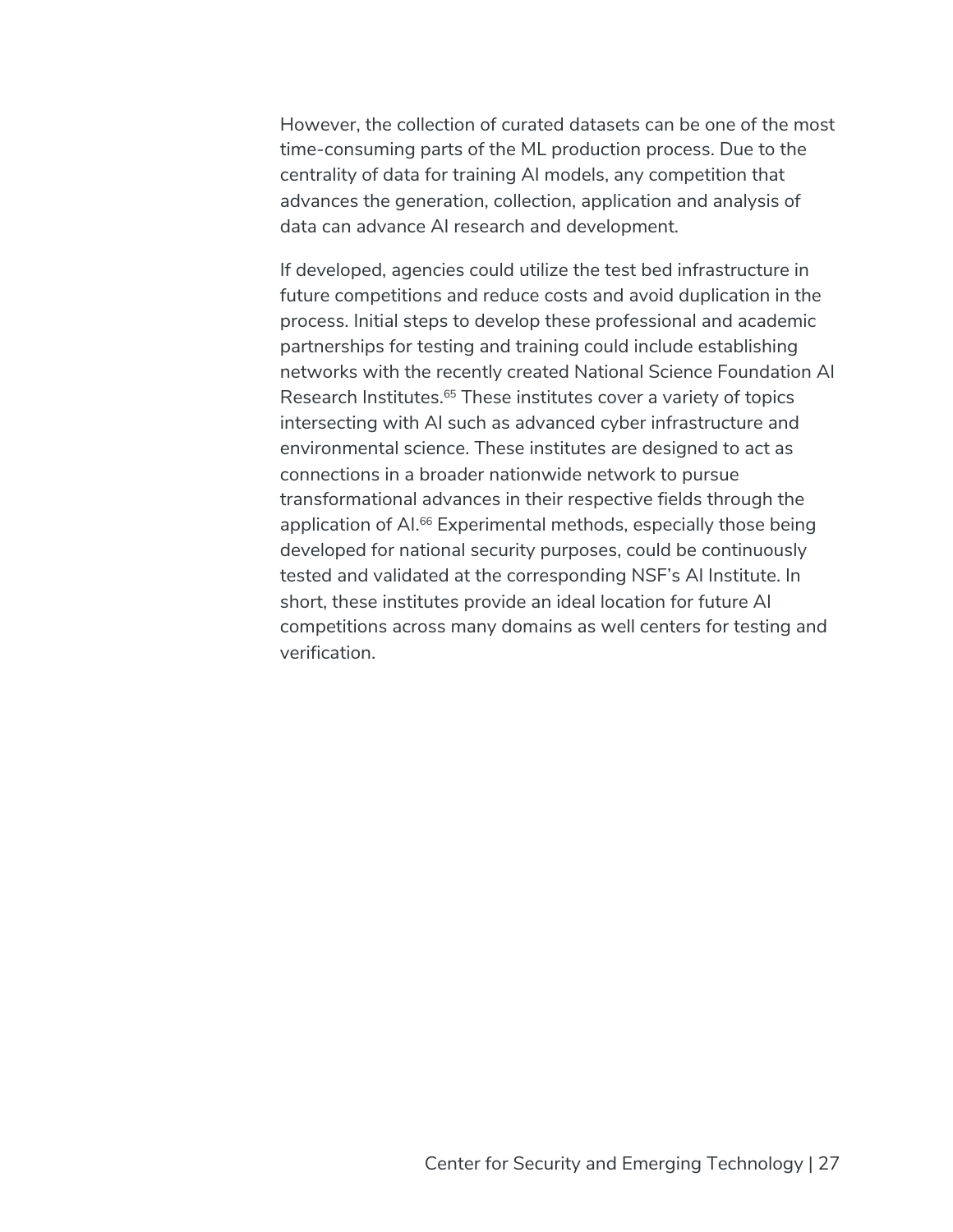# **Conclusion**

The federal government can and should continue to leverage competitions to advance innovation in emerging technologies. To keep pace with rapid advances in AI, the scope and scale of these competitions should increase. Leveraging the promise of AI requires a recalibration of the innovation system and deeper relationships between the federal, private, and academic sectors. This will also require identifying and adopting the best commercial products and solutions at a speed that matches the pace of technological innovation. This report's findings, which follow below, suggest that prize competitions are an important and underused tool that the federal government can apply to facilitate innovation.

#### **Competitions offer a valuable tool to further agency missions.**

When structured around a defined problem with transparent rules, competitions can help drive innovation. Ideally, departments and agencies should use competitions to drive progress on specific national security issues that are not already well-covered in the private sector. Competitions have several advantages over traditional processes. First, the federal sponsor typically pays only when participants successfully meet the objectives of the competition. Traditional acquisitions are more uncertain and typically require an upfront contract agreement for incremental financial installments. Second, removing bureaucratic impediments may incentivize a more diverse pool of participants, particularly small companies and academic institutions, who may be reluctant, unfamiliar with, or unsuccessful in entering into traditional government acquisition processes. Third, competitions can facilitate broader collaboration around a specific problem to encourage rapid or iterative innovation, as was the case with DARPA's autonomous vehicles challenge and NIST's facial recognition testing series. In addition, because competitions shift much of the risk of failure onto participants, this allows the sponsor to pursue more ambitious goals. Finally, competitions can boost promising research and prototypes.

Competitions do have limitations and are not meant to replace traditional R&D. They require personnel to organize and execute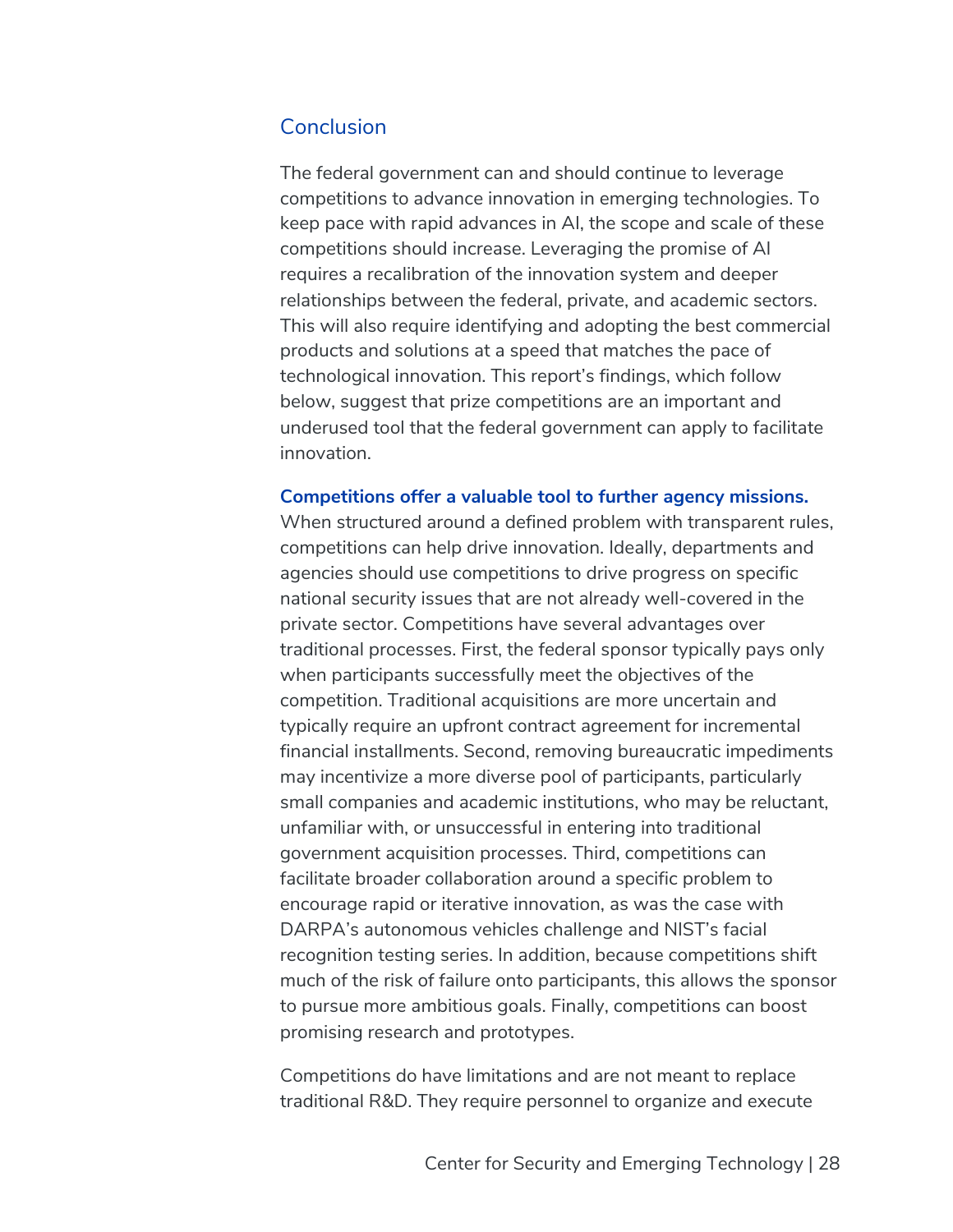the competition, which depending upon their size, can be nontrivial. Likewise, participation may be self-limiting, with more wellresourced organizations choosing not to compete. If no participant meets the competition's objectives, the return on this investment is limited. However, even if no participants meet the contest's goals, failures can still lead to new insights and eliminate impractical solutions. This may be especially true for more complex areas like trust in human-machine teaming and real-time operational performance.

**Competitions provide a means to test operational effectiveness prior to potential prototyping, scaling, or procurement.** When an agency runs a competition to solicit potential tools or applications, it can speed the acquisition and deployment of winning submissions by structuring the competition to satisfy procurement authority requirements in advance. Furthermore, challenges do not need to be complex or have significant prizes to achieve agency goals. In the GSA's EULA Challenge, which had a total prize purse of only \$20,000, the administration structured the terms and conditions to receive a royalty-free license to use the winning team's tool. In competitions, awards are typically only administered for mature and functional solutions that meet the requirements of the challenge goals. This is the greatest difference between competitions and contracts. In contract awarding, payment is administered incrementally for work performed or a service as agreed upon by the signing parties.

Technologies developed in the private sector may not have considered the same requirements, such as safety and privacy, as those used in a federal context. Therefore, running a competition prior to procurement allows the sponsoring agency to gain insight into the available tools and technologies and to test their performance. Following its Open Data Challenge, the FDA noted it was a significant first step in its strategic implementation of AI because the agency was able to see how AI/ML-enabled tools perform. Furthermore, competitions allow agencies to shift the risk of failure onto the participants, meaning the agency may pursue more ambitious goals. Competitions could fit into this innovation ecosystem by testing private sector solutions against agencydefined operational parameters and acceptable metrics without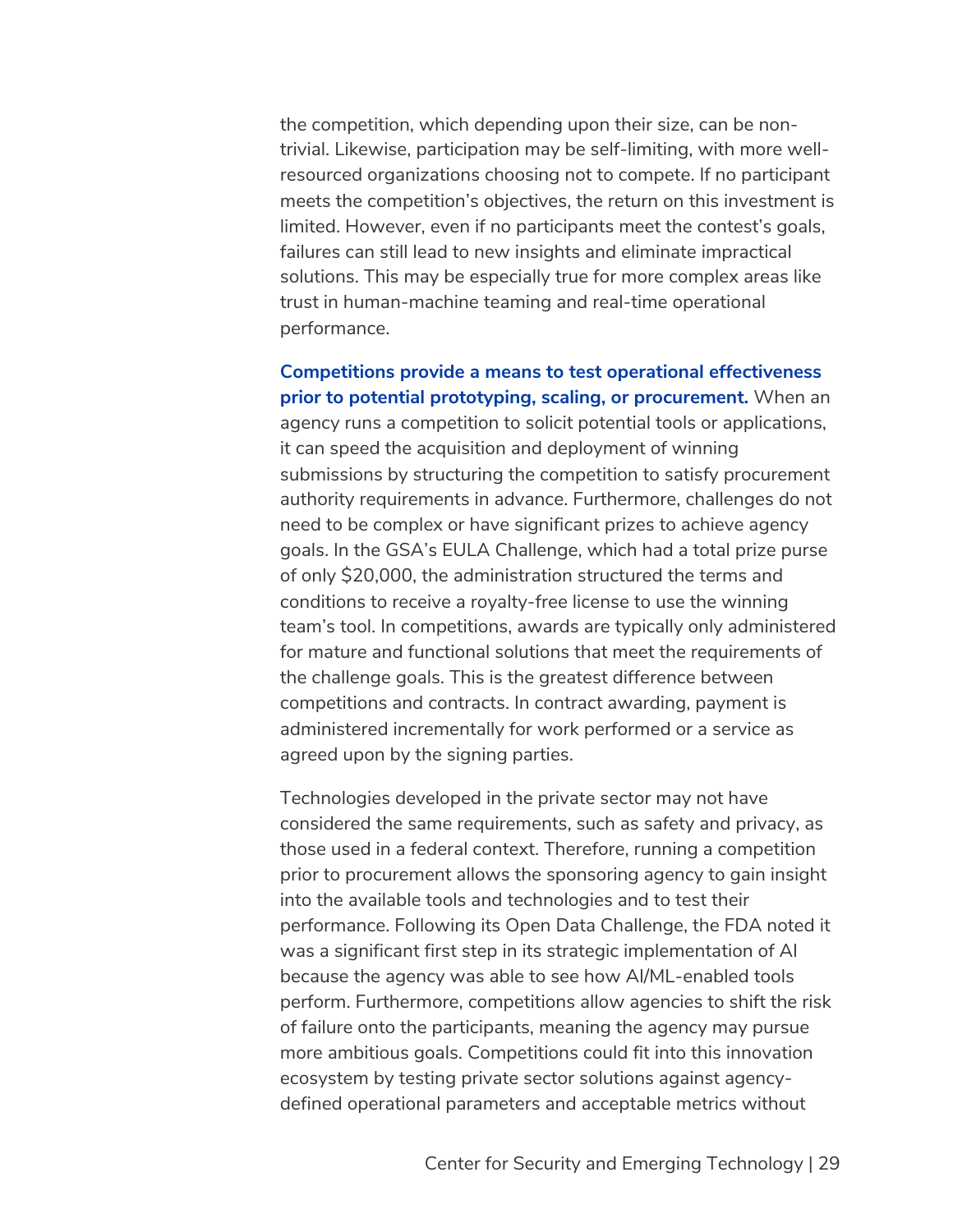major financial loss. Competitions are best suited for the applied R&D of experimental, exploratory, or early-stage technologies, allowing their operational effectiveness to be measured or tested prior to integration and deployment.

**AI competitions are increasing and drive innovation in AI, but are still underutilized at the federal level.** Given federal priorities for AI R&D, competitions are an advantageous and additional method for sourcing and testing new technologies, as well as advancing innovation and understanding in various subfields of AI. Previous federal AI competitions demonstrate how the competitions helped sponsoring agencies gain valuable insight into how AI-enabled technologies could fit into their existing infrastructure and augment operations. Much like AlphaFold's unprecedented success in CASP13 and 14, a competition may highlight areas in which further R&D is required or areas in which unforeseen weaknesses are present. This is especially important for testing AI-enabled technologies for national security.

**The national R&D priorities for AI provides a roadmap for future competitions.** Various federal AI innovation strategies and priorities are focused on areas such as safety and security, as well as trust and explainability. There is an enhanced focus on developing and sustaining private partnerships because most of the talent, expertise, and current breakthroughs are occurring in the private and academic sectors. These categories are not static, but build upon one another to create a robust system. Sponsors of federal competitions would benefit from working directly with technology incubators within their departments like DOD's DIU and the DHHS IDEA Lab to streamline the procurement of potential solutions. In addition, the National Science Foundation's new AI Research Institutes offer a new locus for innovation across many domains and are well-positioned to leverage competitions to inform and progress their important work.

In conclusion, competitions are valuable yet underutilized methods for catalyzing innovation, sourcing technologies, and incentivizing the private sector to develop novel solutions for national security problems and adopting these solutions at the speed of relevance.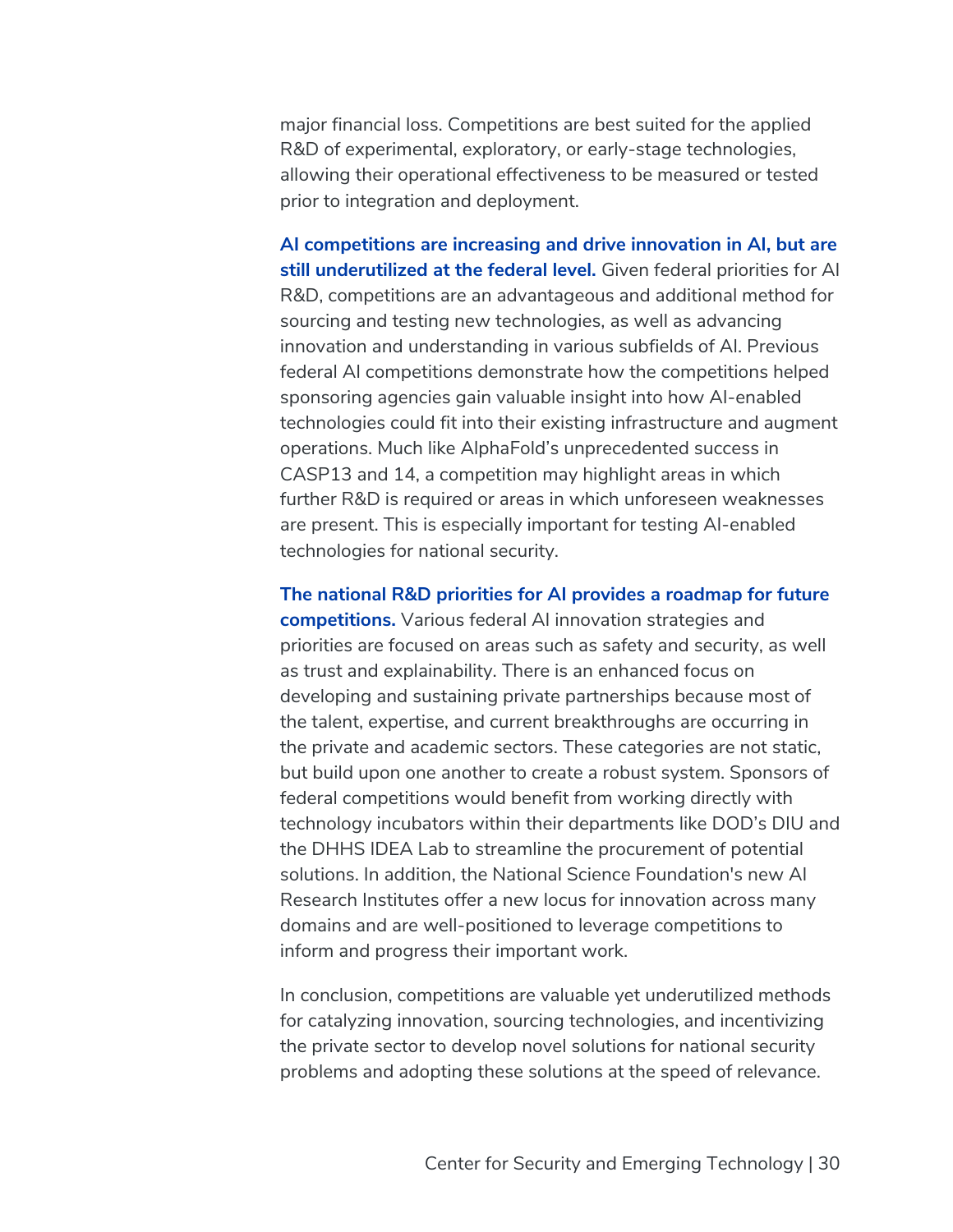# Authors

Ali Crawford is a research analyst at CSET, where she works on the CyberAI Project.

Ido Wulkan is a former CSET research assistant who worked on the CyberAI Project.

# Acknowledgments

The authors are indebted to John Bansemer, Micah Musser, and Drew Lohn for thoughtful and constructive feedback on earlier versions of this paper, and to Dakota Cary for contributing to a section to this paper. We would also like to thank Joshua Powers, Jarah Meador, and Luciano Kay for providing additional comments and valuable insight.



© 2021 by the Center for Security and Emerging Technology. This work is licensed under a Creative Commons Attribution-Non Commercial 4.0 International License.

To view a copy of this license, visit https://creativecommons.org/licenses/by-nc/4.0/.

Document Identifier: doi: 10.51593/2021CA002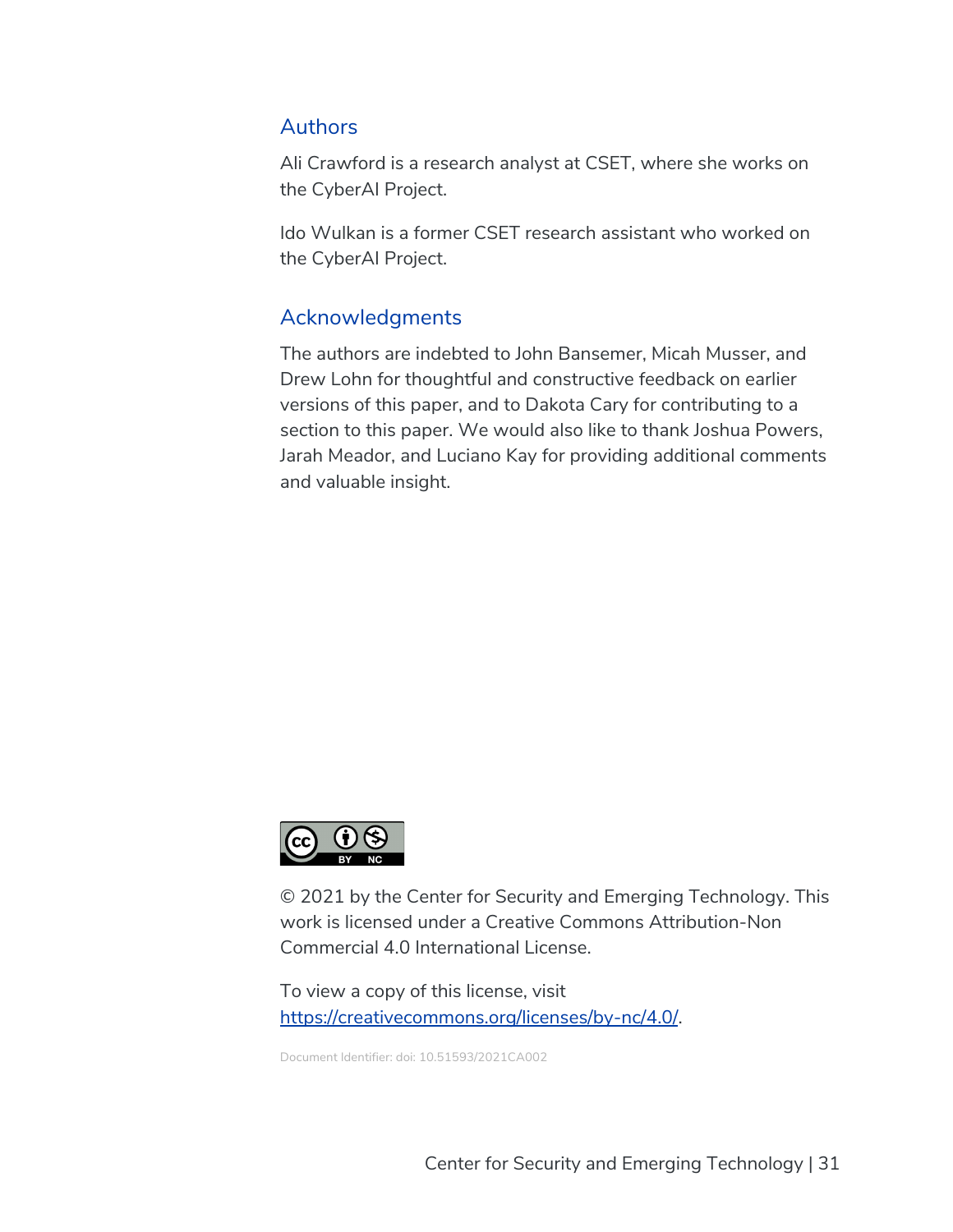# **Endnotes**

<sup>1</sup> General Services Administration, "Challenge.gov," accessed August 2, 2021, https://www.challenge.gov/.

<sup>2</sup> Office of Management and Budget, "Table 9.7: Summary of Outlays for the Conduct of Research and Development: 1949–2022 (In Current Dollars, as Percentages of Total Outlays, as Percentages of GDP, and in Constant (FY 2012) Dollars)," The White House, accessed June 8, 2021, https://www.whitehouse.gov/omb/historical-tables/.

<sup>3</sup> Stephen Roe et al., "Challenge-Based Acquisition: 5th Edition" (MITRE, March 2020), https://www.mitre.org/publications/technical-papers/challenge-basedacquisition-5th-edition.

<sup>4</sup> The White House Archives, "Artificial Intelligence for the American People."

<sup>5</sup> Marcy E. Gallo, "Federal Prize Competitions," Congressional Research Service, April 6, 2020, https://fas.org/sgp/crs/misc/R45271.pdf.

<sup>6</sup> Select Committee on Artificial Intelligence of the National Science and Technology Council, *The National Artificial Intelligence Research and Development Strategic Plan: 2019 Update* (Washington, DC: Executive Office of the President, June 2019), https://www.nitrd.gov/pubs/National-AI-RD-Strategy-2019.pdf; U.S. Department of Defense, *Summary of the 2018 Department of Defense Artificial Intelligence Strategy: Harnessing AI to Advance Our Security and* Prosperity (Washington, DC: Department of Defense, 2018), https://media.defense.gov/2019/Feb/12/2002088963/-1/-1/1/SUMMARY-OF-DOD-AI-STRATEGY.PDF; National Institute of Standards and Technology, *Plan for U.S. Leadership in AI: A Plan for Federal Engagement in Developing Technical Standards and Related Tools* (Washington, DC: Department of Commerce, 2019), [https://www.nist.gov/system/files/documents/2019/08/10/ai\\_standards\\_fedenga](https://www.nist.gov/system/files/documents/2019/08/10/ai_standards_fedengagement_plan_9aug2019.pdf) [gement\\_plan\\_9aug2019.pdf](https://www.nist.gov/system/files/documents/2019/08/10/ai_standards_fedengagement_plan_9aug2019.pdf); and Office of the Director of National Intelligence,

*The AIM Initiative: A Strategy for Augmenting Intelligence Using Machines* (Washington, DC: Office of the DNI, 2019), https://www.dni.gov/files/ODNI/documents/AIM-Strategy.pdf.

<sup>7</sup> Office of the Director of National Intelligence, *The AIM Initiative*; National Institute of Standards and Technology, *Plan for U.S. Leadership in AI*; and Select Committee on Artificial Intelligence of the National Science and Technology Council, *The National Artificial Intelligence Research and Development Strategic Plan*, 4.

<sup>8</sup> ForAllSecure (*Pittsburgh, PA*), Deep Red (*Arlington, VA*), Shellphish (*Santa Barabara, CA*), TechX (*Ithaca, NY; Charlottesville, VA*), disekt (*Athens, GA*),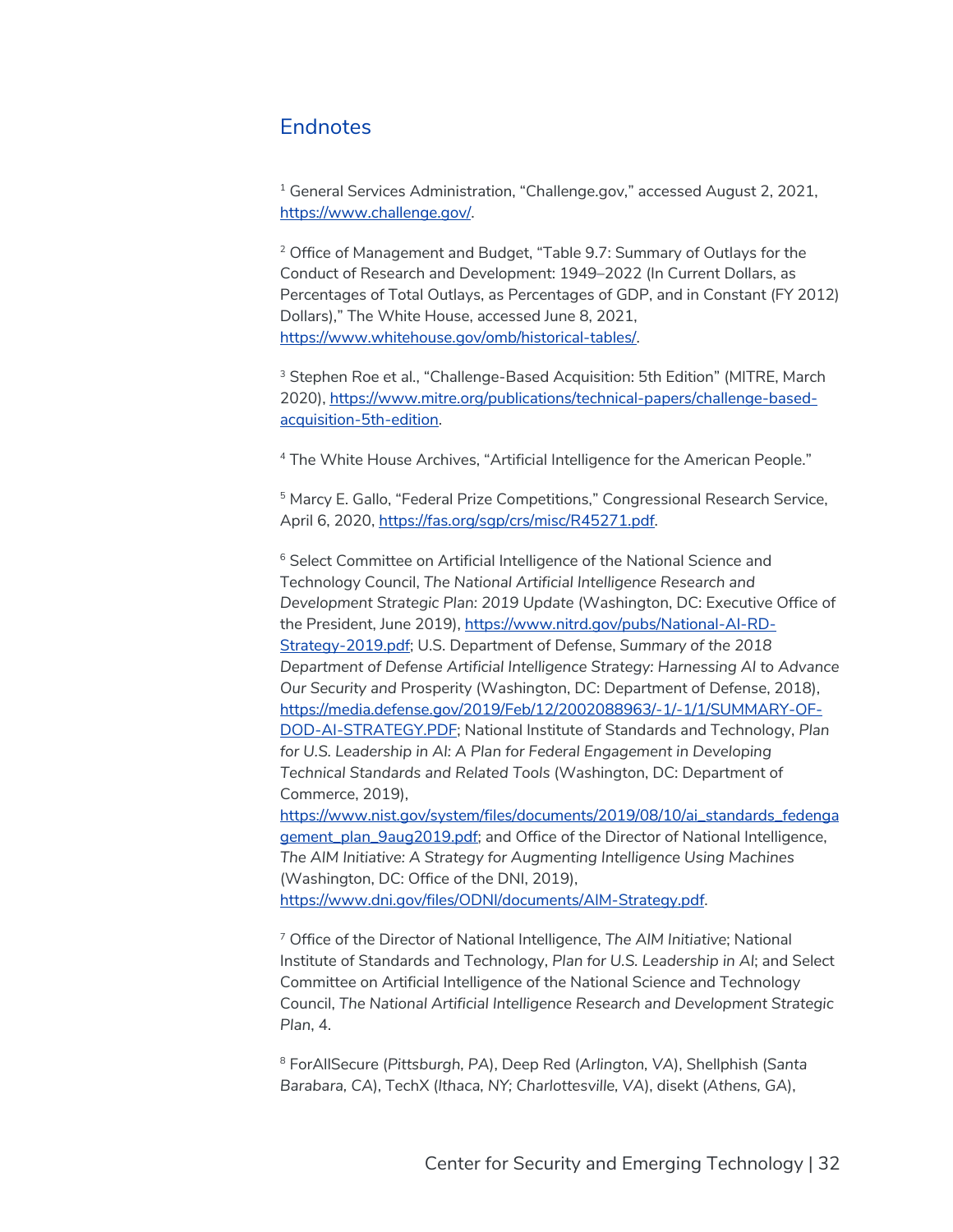CSDS (*Moscow, ID*), and Code Jitsu (*Berkley, CA; Syracuse, NY; Lausanne, Switzerland*).

<sup>9</sup> Thanassis Avgerinos et al., "The Mayhem Cyber Reasoning System," in *IEEE Security & Privacy* 16, no. 2 (March/April 2018): 52-60, https://ieeexplore.ieee.org/abstract/document/8328972/.

<sup>10</sup> "Cyber Grand Challenge Qualifying Event," Lincoln Laboratory at the Massachusetts Institute of Technology, accessed February 23, 2021), https://www.ll.mit.edu/research-and-development/cyber-security-andinformation-sciences/cyber-grand-challenge/qualifying.

<sup>11</sup> Avgerinos et al., "The Mayhem Cyber Reasoning System."

<sup>12</sup> "About Us," ForAllSecure, accessed February 19, 2021, https://forallsecure.com/about-us.

<sup>13</sup> DARPAtv, "DARPA's Cyber Grand Challenge: Early Highlights from the Competition," YouTube, August 5, 2016, https://youtu.be/WEDO2GgL20Q.

<sup>14</sup> Beethika Khan, Carol Robbins, and Abigail Okrent, "The State of U.S. Science and Engineering: U.S. R&D Performance and Funding," National Science Foundation | National Science Board, January 15, 2020, https://ncses.nsf.gov/pubs/nsb20201/u-s-r-d-performance-and-funding.

<sup>15</sup> Khan, Robbins, and Okrent, "The State of U.S. Science and Engineering: U.S. R&D Performance and Funding."

<sup>16</sup> Select Committee on Artificial Intelligence of the National Science and Technology Council, *The National Artificial Intelligence Research and Development Strategic Plan*; and National Security Commission on Artificial Intelligence, *Final Report* (Washington, DC: NSCAI, March 2021), https://www.nscai.gov/wp-content/uploads/2021/03/Full-Report-Digital-1.pdf.

<sup>17</sup> Gallo, "Federal Prize Competitions"; and Luciano Kay, "Managing Innovation Prizes in Government" (IBM Center for The Business of Government, 2011), http://www.businessofgovernment.org/report/managing-innovation-prizesgovernment; and Office of Science and Technology Policy, *Implementation of Federal Prize and Citizen Science Authority Fiscal Years 2017-18* (Washington, DC: Executive Office of the President of the United States, June 2019), https://trumpwhitehouse.archives.gov/wp-content/uploads/2019/06/Federal-Prize-and-Citizen-Science-Implementation-FY17-18-Report-June-2019.pdf.

<sup>18</sup> Gallo, "Federal Prize Competitions."

<sup>19</sup> Gallo, "Federal Prize Competitions"; Kay, "Managing Innovation Prizes in Government"; and Office of Science and Technology Policy, *Implementation of Federal Prize and Citizen Science Authority*.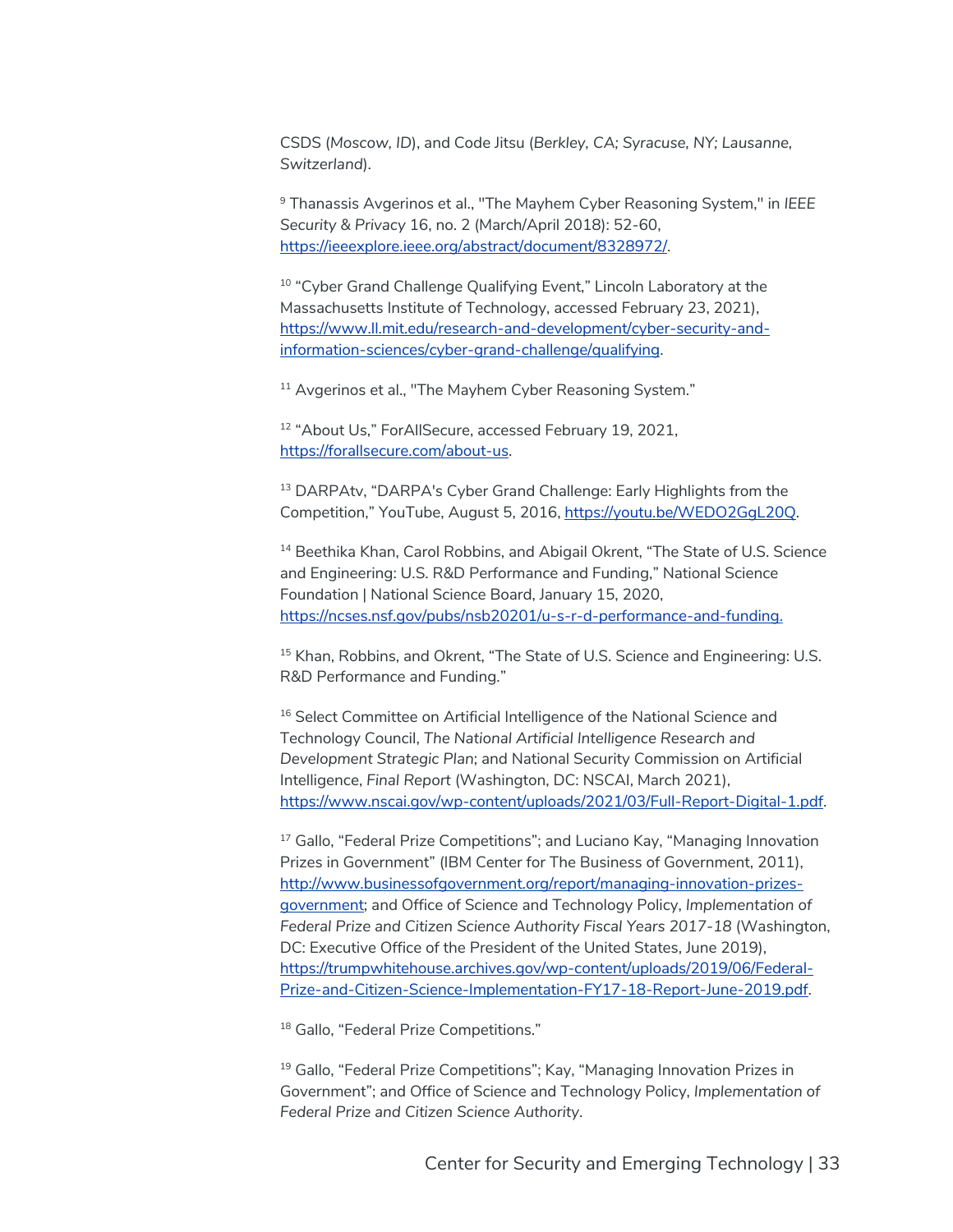$20$  The COMPETES Act is complementary to existing authorities available to several federal departments and agencies including the Department of Defense (DOD), the Department of Energy (DOE), the National Aeronautics and Space Administration (NASA), the Department of Health and Human Services (DHHS), and the National Science Foundation (NSF).

<sup>21</sup> See https://www.challenge.gov/.

<sup>22</sup> Office of Management and Budget, "Table 9.7: Summary of Outlays for the Conduct of Research and Development: 1949–2022 (In Current Dollars, as Percentages of Total Outlays, as Percentages of GDP, and in Constant (FY 2012) Dollars)," The White House.

<sup>23</sup> National Artificial Intelligence Initiative Office, "Challenge Competitions," accessed September 27, 2021, [https://www.ai.gov/category/challenge](https://www.ai.gov/category/challenge-competition/)[competition/](https://www.ai.gov/category/challenge-competition/).

<sup>24</sup> Gallo, "Federal Prize Competitions."

<sup>25</sup> Sarah Z. Tang, Steven N. Rader, Peter Phillips, *Surprising Results from Large Crowds Using Micro-Purchase Challenges - Using Contests on Freelancing Communities to Source Innovative, Impactful and Cost-Effective Solutions* (Washington, DC: NASA, August 8, 2018), 5, [https://www.nasa.gov/sites/default/files/atoms/files/surprising\\_results\\_from\\_larg](https://www.nasa.gov/sites/default/files/atoms/files/surprising_results_from_large_crowds_using_micro-purchase_challenges.pdf)

[e\\_crowds\\_using\\_micro-purchase\\_challenges.pdf](https://www.nasa.gov/sites/default/files/atoms/files/surprising_results_from_large_crowds_using_micro-purchase_challenges.pdf).

<sup>26</sup> General Services Administration, "Advanced Microelectronics Design & Prototype Challenge," Challenge.gov, https://www.challenge.gov/challenge/advanced-microelectronics-designprototype-challenge/.

<sup>27</sup> General Services Administration, "Challenge Toolkit: Frequently Asked Questions," Challenge.gov, accessed March 23, 2021), https://www.challenge.gov/toolkit/faq/.

<sup>28</sup> Defense Advanced Research Projects Agency, "The Grand Challenge," accessed March 24, 2021), https://www.darpa.mil/about-us/timeline/-grandchallenge-for-autonomous-vehicles.

<sup>29</sup> General Services Administration, "AHRQ Step Up App Challenge," Challenge.gov, [https://www.challenge.gov/challenge/ahrq-step-up-app](https://www.challenge.gov/challenge/ahrq-step-up-app-challenge/)[challenge/](https://www.challenge.gov/challenge/ahrq-step-up-app-challenge/).

<sup>30</sup> General Services Administration, "AHRQ Step Up App Challenge."

<sup>31</sup> General Services Administration, "Smart City Air Challenge," Challenge.gov, accessed February 16, 2021), https://www.challenge.gov/challenge/smart-cityair-challenge/#prize.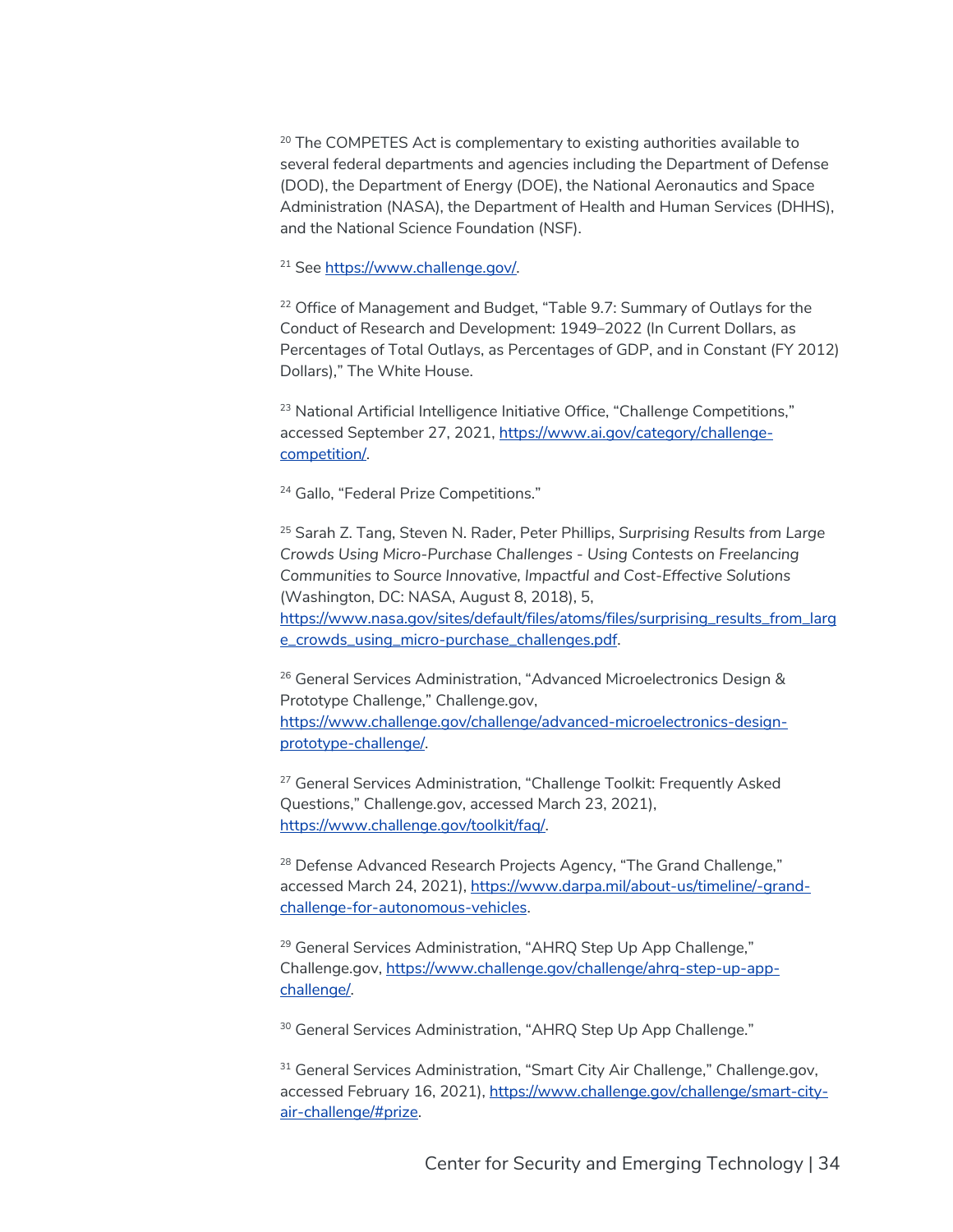<sup>32</sup> Roe et al., "Challenge-based Acquisition."

<sup>33</sup> General Services Administration, "Army xTechSBIR," Challenge.gov, https://www.challenge.gov/challenge/army-xtech-sbir/.

<sup>34</sup> Roe et al., "Challenge-Based Acquisition."

<sup>35</sup> precisionFDA, "Gaining New Insights by Detecting Adverse Event Anomalies Using FDA Open Data," Food and Drug Administration, accessed June 22, 2021, https://precision.fda.gov/challenges/9.

<sup>36</sup> precisionFDA, "Gaining New Insights by Detecting Adverse Event Anomalies Using FDA Open Data."

<sup>37</sup> precisionFDA, "Gaining New Insights by Detecting Adverse Event Anomalies Using FDA Open Data."

<sup>38</sup> precisionFDA, "Gaining New Insights by Detecting Adverse Event Anomalies Using FDA Open Data."

<sup>39</sup> General Services Administration, "Artificial Intelligence Applications to Autonomous Cybersecurity (AI ATAC) Challenge," Challenge.gov, https://www.challenge.gov/challenge/artificial-intelligence-applications-toautonomous-cybersecurity-challenge/; General Services Administration, "Network Detection of Adversarial Campaigns using Artificial Intelligence and Machine Learning," Challenge.gov, https://www.challenge.gov/challenge/network-detection-of-adversarialcampaigns/; and General Services Administration, "AI ATAC 3 Challenge: Efficiency & Effectiveness Afforded by Security Orchestration & Automated Response (SOAR) Capabilities," https://www.challenge.gov/challenge/AI-ATAC-3-challenge/.

<sup>40</sup> Kara McDermott, "Winners of Artificial Intelligence Challenge Announced," U.S. Navy, December 7, 2020, https://www.navy.mil/Press-Office/News-Stories/Article/2436651/winners-of-artificial-intelligence-challenge-announced/; and Kara McDermott, "NAVWAR Enterprise Launches Third Artificial Intelligence Prize Challenge in Series; Increases Award to \$750K," Defense Visual Information Distribution Service, December 17, 2020), https://www.dvidshub.net/news/385243/navwar-enterprise-launches-thirdartificial-intelligence-prize-challenge-series-increases-award-750k.

<sup>41</sup> National Institute of Standards and Technology, "2020 Differential Privacy Temporal Map Challenge," https://www.nist.gov/ctl/pscr/open-innovation-prizechallenges/current-and-upcoming-prize-challenges/2020-differential; and National Institute of Standards and Technology, "2018 Differential Privacy Synthetic Data Challenge," https://www.nist.gov/ctl/pscr/open-innovation-prizechallenges/past-prize-challenges/2018-differential-privacy-synthetic.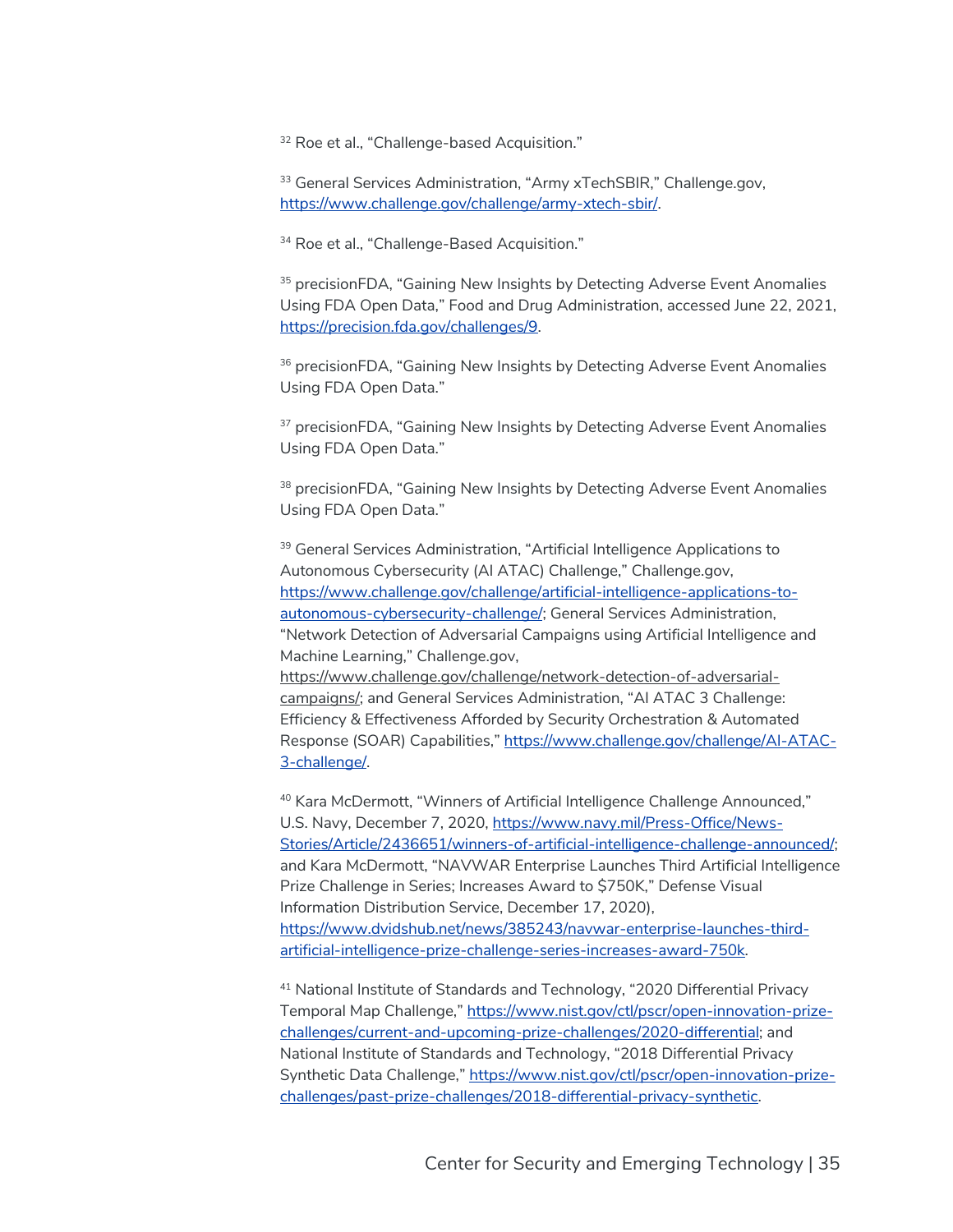<sup>42</sup> "NIST Differential Privacy Synthetic Data Challenge," HeroX, accessed June 23, 2021), https://www.herox.com/Differential-Privacy-Synthetic-Data-Challenge/updates; and National Institute of Standards and Technology, "2020 Differential Privacy Temporal Map Challenge"; and National Institute of Standards and Technology, "2018 Differential Privacy Synthetic Data Challenge."

<sup>43</sup> General Services Administration, "GSA Artificial Intelligence and Machine Learning End-User License Agreement Challenge 2020," accessed June 23, 2021), https://www.challenge.gov/challenge/GSA-artificial-intelligence-AImachine-learning-ML-challenge/.

<sup>44</sup> Andrew Senior et al., "AlphaFold: Using AI for scientific discovery," *DeepMind*, January 15, 2020, https://deepmind.com/blog/article/AlphaFold-Using-AI-forscientific-discovery; and DeepMind, "AlphaFold: The making of a scientific breakthrough," YouTube, November 30, 2020, https://www.youtube.com/watch?v=gg7WjuFs8F4.

<sup>45</sup> YouTube. AlphaFold: The making of a scientific breakthrough. (30 November 2020). Retrieved from: https://www.youtube.com/watch?v=gg7WjuFs8F4

<sup>46</sup> DeepMind. AlphaFold: a solution to a 50-year-old grand challenge in biology. (30 November 2020). Retrieved from: https://deepmind.com/blog/article/alphafold-a-solution-to-a-50-year-old-grandchallenge-in-biology

<sup>47</sup> DeepMind. Putting the Power of AlphaFold into the World's Hands. (22 July 2021). Retrieved from: https://deepmind.com/blog/article/putting-the-power-ofalphafold-into-the-worlds-hands

<sup>48</sup> Select Committee on Artificial Intelligence of the National Science and Technology Council, *The National Artificial Intelligence Research and Development Strategic Plan*; U.S. Department of Defense, *Summary of the 2018 Department of Defense Artificial Intelligence Strategy*; National Institute of Standards and Technology, *Plan for U.S. Leadership in AI*; and Office of the Director of National Intelligence, *The AIM Initiative*.

49 Select Committee on Artificial Intelligence of the National Science and Technology Council, *The National Artificial Intelligence Research and Development Strategic Plan*; U.S. Department of Defense, *Summary of the 2018 Department of Defense Artificial Intelligence Strategy*; and National Institute of Standards and Technology, *Plan for U.S. Leadership in AI*.

<sup>50</sup> Andrew Lohn, "Hacking AI: A Primer for Policymakers on Machine Learning Cybersecurity" (Center for Security and Emerging Technology, December 2020), https://doi.org/10.51593/2020CA006.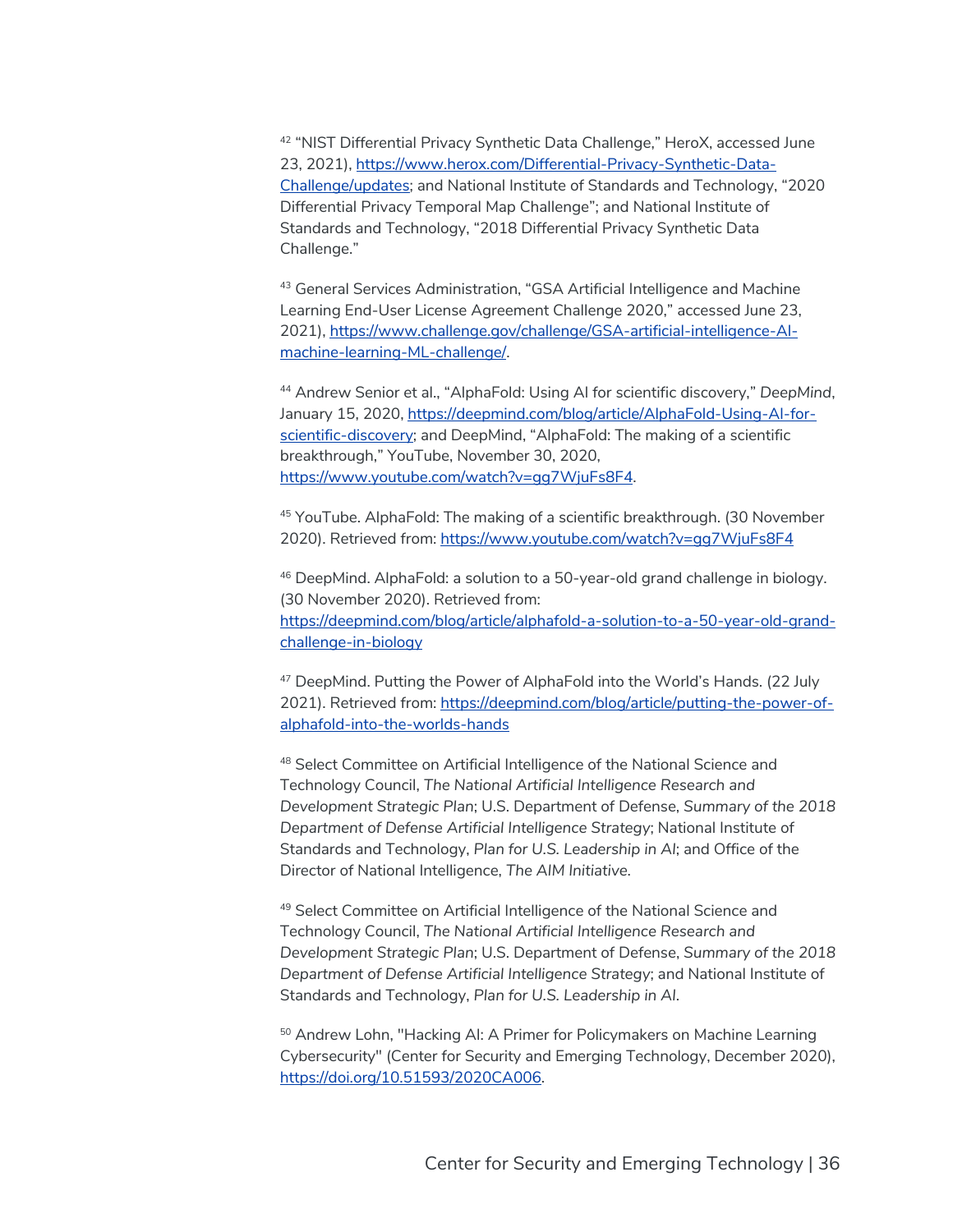<sup>51</sup> National Commission on Artificial Intelligence, *Final Report*, Chapter 7, pp. 137.

<sup>52</sup> "CSAW'20 HackML," New York University Center for Cybersecurity, accessed July 15, 2021, https://wp.nyu.edu/csaw\_hackml\_2020/rules-and-regulations/.

<sup>53</sup> "NIPS 2017: Non-targeted Adversarial Attack: Imperceptibly transform images in ways that fool classification models," Kaggle, https://www.kaggle.com/c/nips-2017-non-targeted-adversarial-attack.

<sup>54</sup> Office of the Director of National Intelligence, *The AIM Initiative*; National Institute of Standards and Technology, *Plan for U.S. Leadership in AI*; Select Committee on Artificial Intelligence of the National Science and Technology Council, *The National Artificial Intelligence Research and Development Strategic Plan*, 4.

<sup>55</sup> Office of the Director of National Intelligence, *The AIM Initiative*; and National Institute of Standards and Technology, *Plan for U.S. Leadership in AI.*

<sup>56</sup> Margarita Konaev, Tina Huang, and Husanjot Chahal, "Trusted Partners: Human-Machine Teaming and the Future of Military AI" (Center for Security and Emerging Technology, February 2021), https://cset.georgetown.edu/publication/trusted-partners/.

<sup>57</sup> "Trusted AI Challenge Series," Innovare Advancement Center, accessed July 13, 2021), [https://assets.website](https://assets.website-files.com/5f47f05cf743023a854e9982/60885a15a1cfec5818fee5f4_TAI%20Topic%201%20RFP%20AFRL_AFOSR%20final%2026Apr.pdf)[files.com/5f47f05cf743023a854e9982/60885a15a1cfec5818fee5f4\\_TAI%20T](https://assets.website-files.com/5f47f05cf743023a854e9982/60885a15a1cfec5818fee5f4_TAI%20Topic%201%20RFP%20AFRL_AFOSR%20final%2026Apr.pdf) [opic%201%20RFP%20AFRL\\_AFOSR%20final%2026Apr.pdf.](https://assets.website-files.com/5f47f05cf743023a854e9982/60885a15a1cfec5818fee5f4_TAI%20Topic%201%20RFP%20AFRL_AFOSR%20final%2026Apr.pdf)

<sup>58</sup> "Trusted AI Challenge Series."

<sup>59</sup> "Trusted AI Series: Dynamic Bi-Directional Trust in Human-Artificial Intelligence (AI) Collaborative Systems," Innovare Advancement Center, accessed July 14, 2021), [https://assets.website](https://assets.website-files.com/5f47f05cf743023a854e9982/60885a1587a12f5393a33f67_TAI%20Topic%203%20RFP%20NSIN_NYSTEC%20final%2026Apr.pdf)[files.com/5f47f05cf743023a854e9982/60885a1587a12f5393a33f67\\_TAI%20](https://assets.website-files.com/5f47f05cf743023a854e9982/60885a1587a12f5393a33f67_TAI%20Topic%203%20RFP%20NSIN_NYSTEC%20final%2026Apr.pdf) [Topic%203%20RFP%20NSIN\\_NYSTEC%20final%2026Apr.pdf.](https://assets.website-files.com/5f47f05cf743023a854e9982/60885a1587a12f5393a33f67_TAI%20Topic%203%20RFP%20NSIN_NYSTEC%20final%2026Apr.pdf)

60 Andrew Lohn, "Poison in the Well: Securing the Shared Resources of Machine Learning" (Center for Security and Emerging Technology, June 2021), https://doi.org/10.51593/2020CA013.

<sup>61</sup> Lohn, "Poison in the Well."

<sup>62</sup> Lohn, "Poison in the Well."

<sup>63</sup> National Institute of Standards and Technology, *Plan for U.S. Leadership in AI*; and Select Committee on Artificial Intelligence of the National Science and